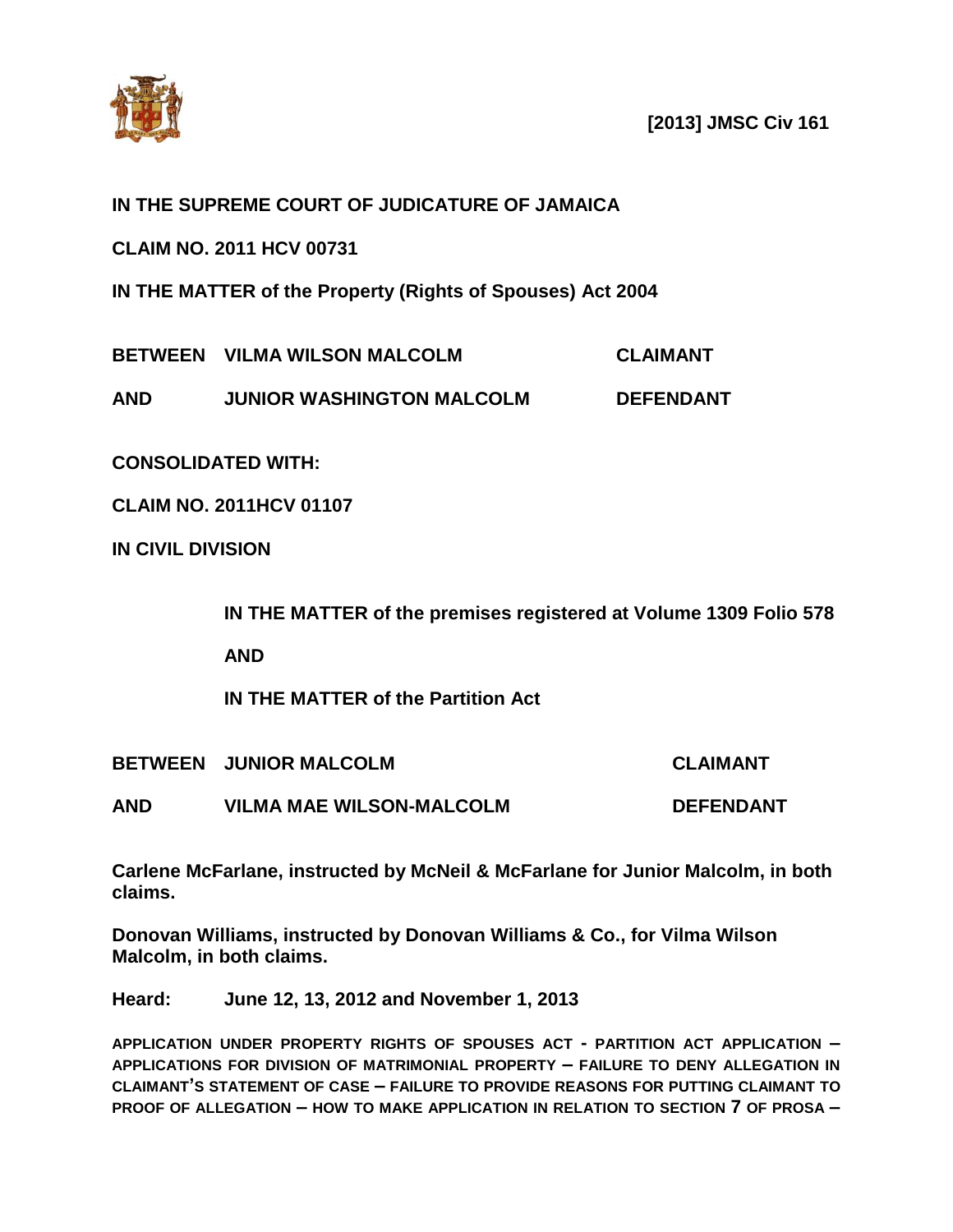**EFFECT OF FAILURE TO MAKE APPLICATION IN RELATION TO SECTION 7 OF PROSA - APPLICABILITY OF PRESUMPTION OF EQUAL DIVISION – SECTION 6 OF PROSA – DIVISION OF PERSONAL PROPERTY ITEMS – SECTION 14 OF PROSA**

## **Anderson K., J.**

[1] This matter pertains to claims which were consolidated, by earlier order of this court. In respect of Claim No. 2011HCV00731, Vilma Wilson Malcolm, (hereinafter referred to as 'Ms. Wilson'), instituted her claim against Junior Washington Malcolm (hereinafter referred to as 'Mr. Malcolm'). These two persons are hereafter referred to in these reasons for judgment and the order following upon same, as, 'the parties.' That claim was commenced with the filing of a fixed date claim form, on February 11, 2011. The primary reliefs sought therein, are that the premises which is jointly owned by the parties at 58 'Waterhouse Pen,' now called, 'Portview Mews,' in the parish of St. Andrew and being all the land comprised in the Certificate of Title registered at Volume 1309, Folio 578 of the Register Book of Titles, be put up for sale, with Mr. Malcolm being given first option to purchase Ms. Wilson's share thereof, which is to be determined by this court, as part and parcel of said claim. In said claim, Ms. Wilson is seeking for this court to order that she be entitled to an equal share of the said premises, which in essence, translates to an equal share of the net value of same since she is asking that the same either be sold on the open market, or alternatively, that her 50% interest in same, be purchased by Ms. Malcolm. Ms. Wilson is also seeking certain ancillary reliefs, if this court orders Lot 58, Portview Mews, which presently has a townhouse situated on it, to be sold. Additionally, Ms. Wilson is seeking though her claim, an order that Mr. Malcolm pay to her an 'occupation rent' in the amount of \$30,000.00 per month for the period of six years immediately preceding the filing of her claim and continuing until, 'the family home' is sold, or Mr. Malcolm acquires her interest therein, or gives up his occupation thereof, whichever is earlier. The only other primary relief being sought in said claim, is for all goods and property that were in 'the matrimonial home,' at the time when the parties' marriage was dissolved by this court, be divided between the parties, 'in a fair and equitable manner.' (The quoted words are some of the precise words used by Ms. Wilson in her fixed date claim form).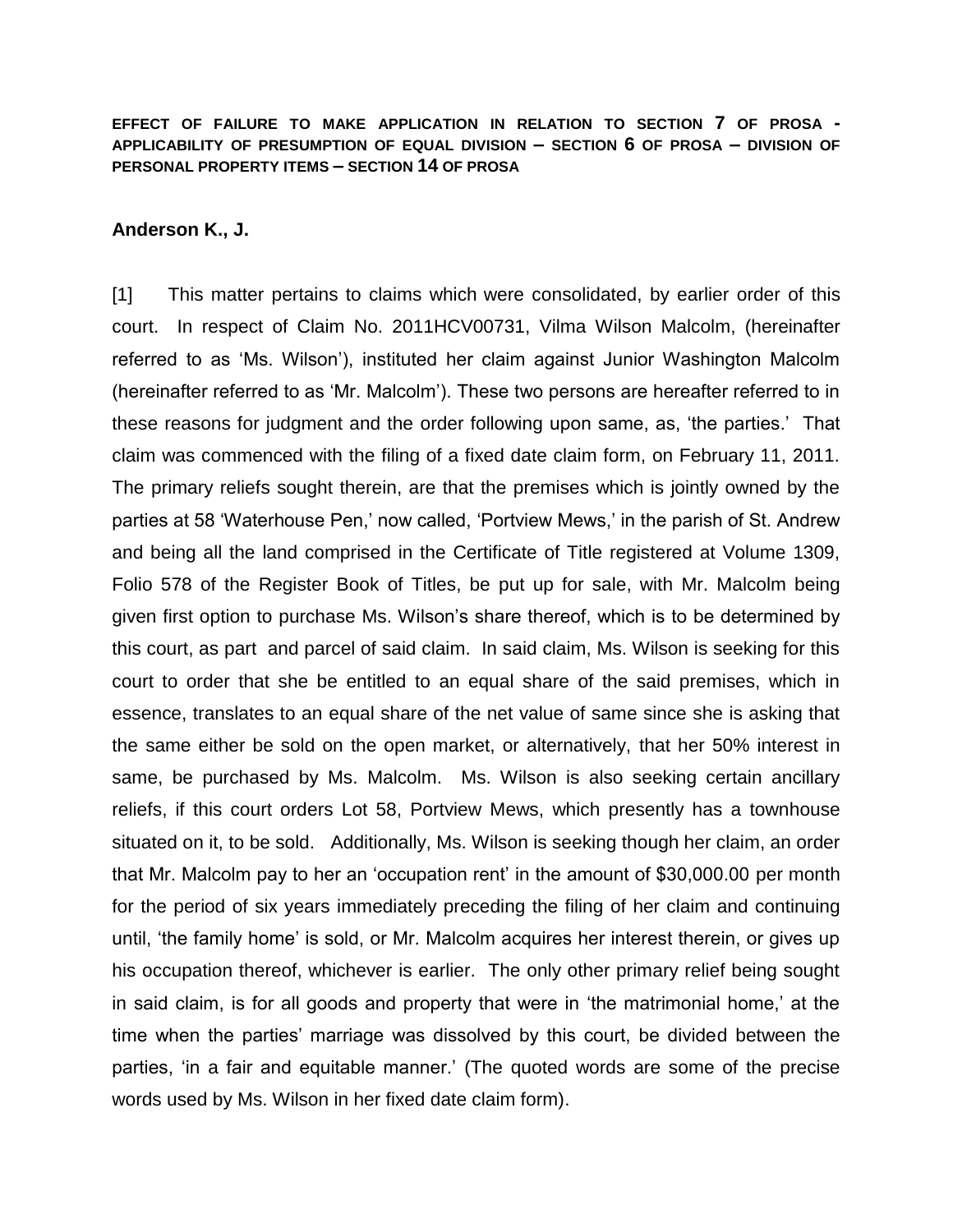[2] Ms. Wilson's claim was brought before this court, pursuant to the provisions of **Section 13 of the Property (Rights of Spouses) Act** (hereinafter referred to as '**PROSA**'). In that regard, it is important to note that Ms. Wilson and Mr. Malcolm were once married, but that marriage was dissolved, by order of this court, on October 6, 2009. Since her fixed date claim form was filed on February 11, 2011, this would therefore mean that an application for relief under **PROSA**, could only properly have been made by Ms. Wilson, if she obtained an extension of time for the filing of her claim in that regard. This is so because, **Section 13(2) of PROSA** makes it clear that where a spouse applies to this court for a division of property on the grant of a decree of dissolution of marriage, such application shall be made within twelve months of that dissolution of marriage, 'or such longer period as the court may allow after hearing the applicant.' It was therefore, no doubt, because Ms. Wilson was mindful of that particular statutory provision that she had applied for an extension time. Following on her application for that extension of time, the same was granted by order of this court as made on May 2, 2011 and by virtue of that court order, it was further ordered that Ms. Wilson's fixed date claim form and affidavit in support – which was also filed on February 11, 2011, shall stand. That order granting an extension of time, although following on an application for an extension of time having been filed post – one year after dissolution of the parties' marriage, was perfectly in order, since Jamaica's Court of Appeal has recently ruled, in the case: *Angela Bryant-Saddler and Samuel Saddler* – Supreme Court Civil Appeal No. 57/2009, that an application for an extension of time under **Section 13(2) of PROSA** can be filed even after the one year limitation period, in the absence of an application for an extension of time having been successfully made by a party, has expired. In that regard, it is important to note that the Court of Appeal did not, on that particular legal point, that being as to whether an application for an extension of time can only be successful, if filed before the one year limitation period has expired, follow its earlier ruling in the case: **Allen v Mesquita** - [2011] JMCA Civ 36.

[3] The other claim which is now at hand was brought by Mr. Malcolm against Ms. Wilson, by means of fixed date claim form and is recorded as Claim No.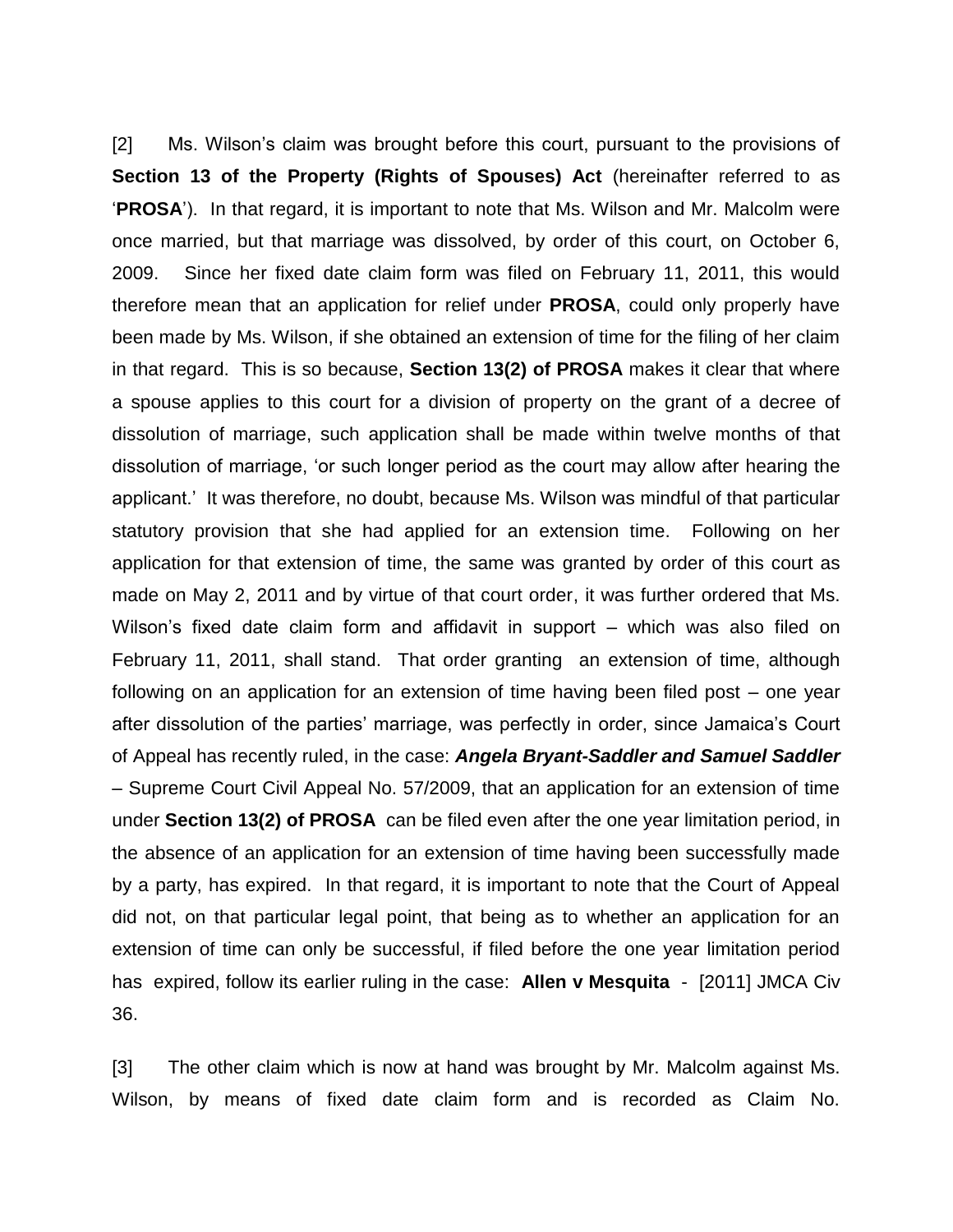2011HCV02007. His claim was filed on March 10, 2011. In that claim, Mr. Malcolm is primarily seeking an order of this court that Ms. Wilson be adjudged as being entitled to a 25% interest, 'in the matrimonial house' situated at Lot 58 Portview Mews, in the parish of St. Andrew, or in the alternative, that the court determines the parties' respective interest in said premises and permit Mr. Malcolm, the option to purchase whatever may be determined by this court, as being Ms. Wilson's interest in said premises within 30 days of this court's order in that regard. Mr. Malcolm is also seeking certain ancillary reliefs pertaining to the proposed sale of that which Mr. Malcolm has pertinently described as being, 'the matrimonial home' and which Ms. Wilson has pertinently described as being, 'the family home.'

[4] It is clear therefore, that the parties are united in their desire to have this court determine their respective share in the relevant premises at Lot 58 Portview Mews and also, to order that the same be sold, either by Ms. Wilson, in terms of her share thereof, to Mr. Malcolm or alternatively, on the open market. The extent of the parties' share in that premises is what is being seriously disputed in the first instance, and in addition, the claim by Ms. Wilson for 'occupation rent' is also being seriously disputed.

[5] Interestingly enough, Mr. Malcolm has instituted his claim pursuant to the provisions of Jamaica's **Partition Act**. This is surprising to this court, because, the **Partition Act** is an earlier statute than the **Property (Rights of Spouses) Act**. The **Partition Act** was enacted into law on June 5, 1873, whereas the **Property (Rights of Spouses) Act**, was enacted into law in 2004, but did not come into force and effect until April1, 2006. The former in time, contains within it, general provisions authorizing this court, in appropriate circumstances, to order that property be partitioned between persons. The provisions of the **Partition Act**, were never intended to apply as between spouses, in circumstances wherein, a partitioning or property as between themselves, was being sought. This court so concludes, because otherwise, why then would Parliament have thought it necessary to pass into law and put into force and effect on January 1, 1887, the **Married Women's Property Act**? That last-mentioned Act, which is the precursor to the **Property (Rights of Spouses) Act**, was subsequently repealed and replaced by **PROSA**.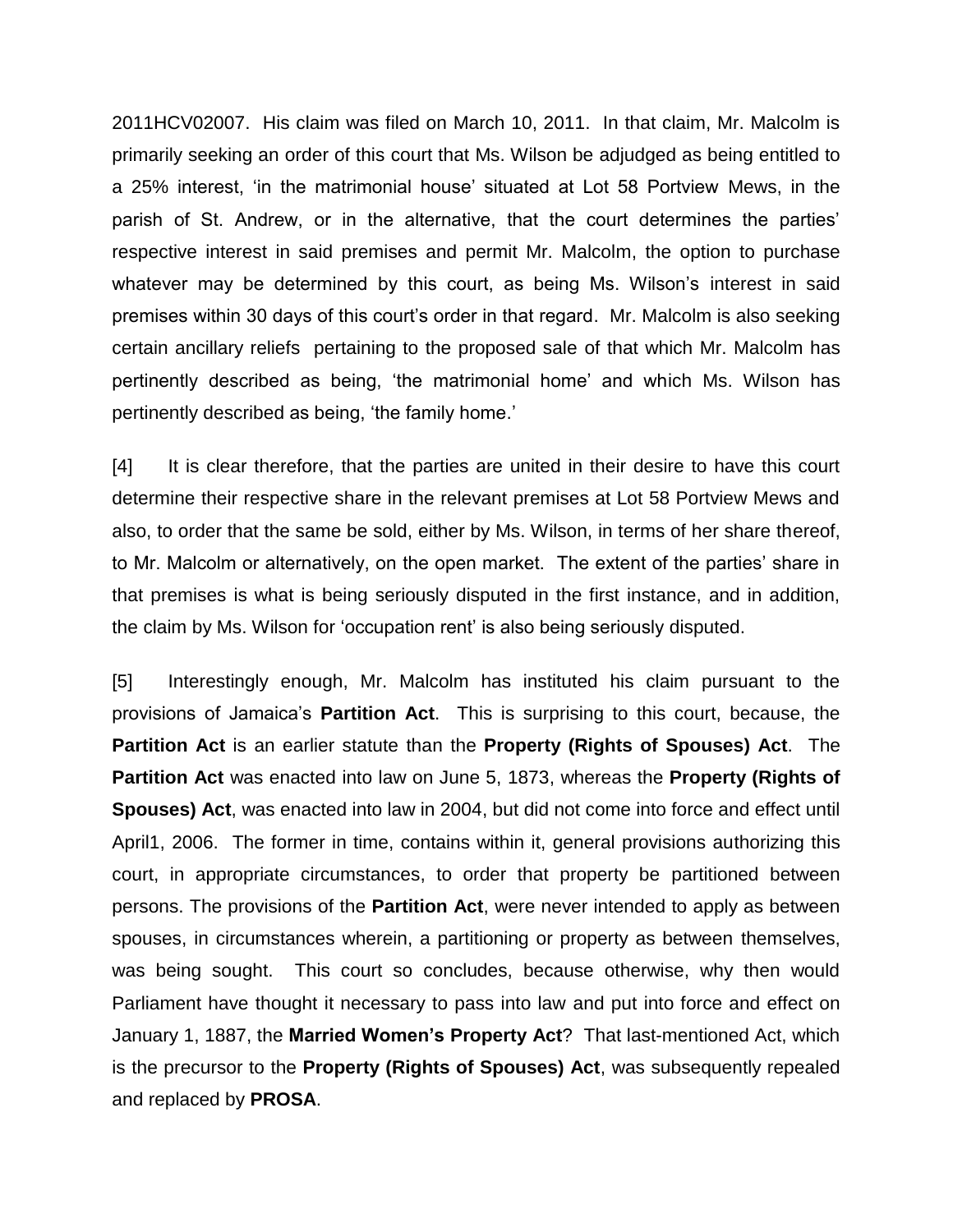**The Property (Rights of Spouses) Act** has significantly altered the legal landscape as regards property disputes, not only where such disputes occur as between spouses, but also, where such disputes occur as between former spouses. **The Married Women's Property Act** (hereinafter referred to as the **MWPA**), provided absolutely no protection, in terms of a property dispute, to either former spouse, since the provisions of **MWPA** were only available to determine questions arising between persons who were husband and wife at the time when an application under that Act was made (See: *Mowatt v Mowatt* – [1979] 16 JLR 362, esp. at p. 363, per Carberry, JA). This legal scenario has been changed since the coming into force and effect of **PROSA**. Additionally, **PROSA** has expanded the definition of 'spouse' to include persons who have been in a common law union with one another, being man and woman, for a period of five years or more. See **Section 2(1) of PROSA**, in this regard. On the other hand, the **MWPA's** provisions had never, at anytime, applied as between a male and female in a common law union with one another, regardless of the period of time during which such union had subsisted and also, regardless of the amount of property, whether real or personal, derived by either or both of those parties during the subsistence of the common law union between them.

[6] Jamaica's Court of Appeal has further extended the significant and far-reaching impact of **PROSA**, by having adjudged, in the case – **Brown v Brown** – Supreme Court Civil Appeal No. 12/2009, that **PROSA** is to be interpreted and applied by this nation's courts, as having been intended by parliament, to have retrospective effect and as such, Jamaican courts are required to give effect to such parliamentary intention. Thus, as was stated by Morrison, J.A. in one of his typically thorough and scholarly judgments in **Brown v Brown** at paragraph 76, in reference to **PROSA** – '*the statement in Section 4 that the provisions of the Act 'shall have effect in place of the rules and presumptions of the common law and of equity' is further evidence in my view of the intention of the legislature that the 2004 Act should, as of the date it came into force, have effect in respect of all disputes as to matrimonial property, irrespective of the date of separation or divorce of the parties, as the case may be*.'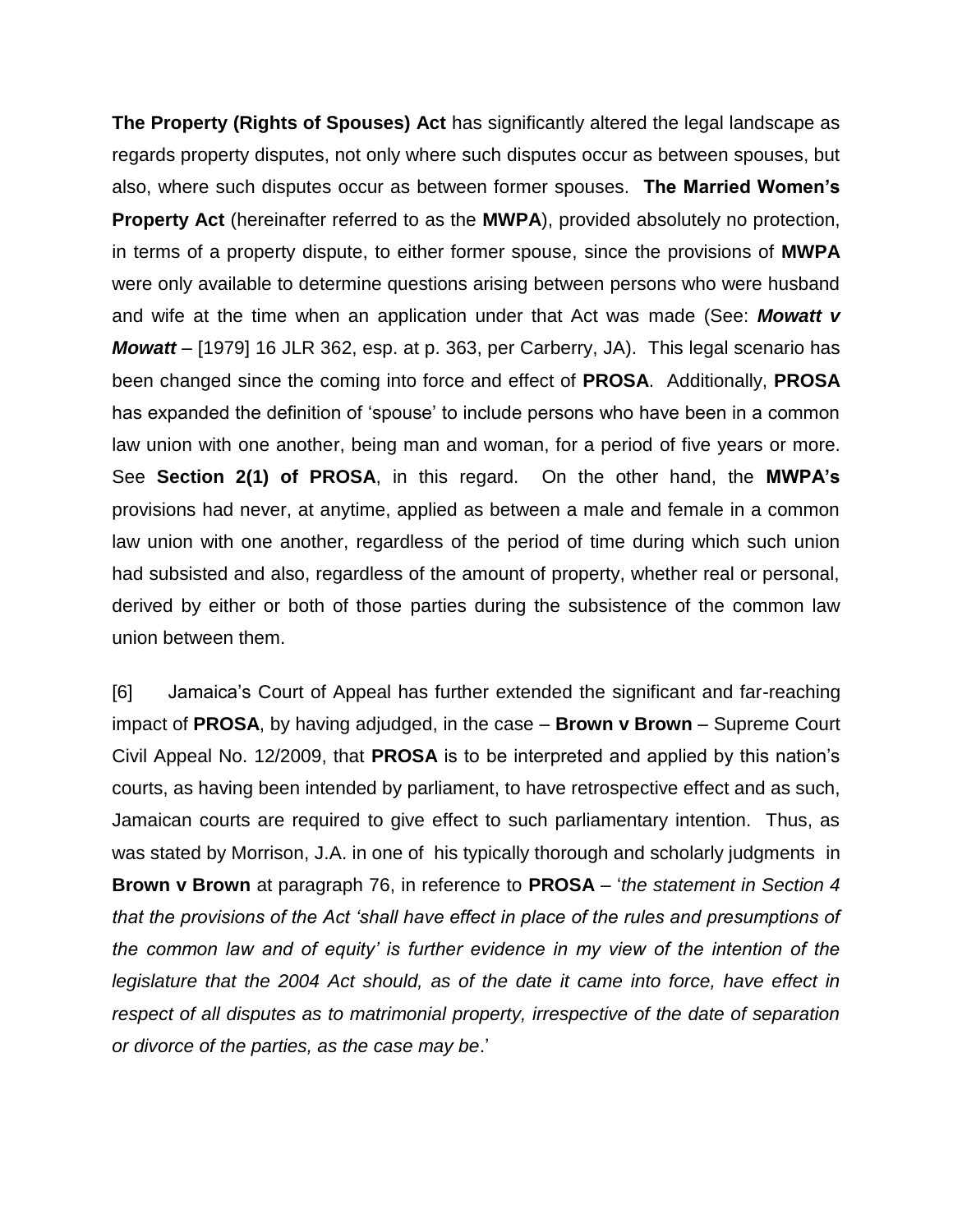[7] In the circumstances, this court does not hold the view that Mr. Malcolm was even entitled, as a matter of law, to seek a partition of the relevant matrimonial property, pursuant to the provisions of the **Partition Act**. If such could be done, then there would exist a clear and apparent contradictory approach, in a case such as this, where two claims have been consolidated in respect of which applications for division of matrimonial property are respectively being made by each spouse, under different legislation and thus, requiring this court to apply completely different and distinct legal principles as to how the relevant matrimonial property ought to be divided/partitioned. This court should not, to my mind, adopt such a contradictory approach. The **Partition Act**, if in fact its provisions, can at all, properly be determined by a court in Jamaica as being applicable in respect of matrimonial property, has been followed upon in time by **PROSA**, which, unlike the general provisions as regards the partition of property as between persons, instead, contains special provisions related to disputes concerning matrimonial property, as between spouses and former spouses. The rule of statutory interpretation, as embodied in the Latin maxim *'generalia specialibus non derogant,'* which means 'general powers, do not override special powers,' is worthy of note at this juncture, although it must be stated that more typically, this now well-established principle of statutory interpretation, is typically applied in circumstances wherein a statute containing special provisions concerning a particular subject-matter, is followed on in time, by another statute containing general provisions which could be viewed as relating to that same subject – matter and other subject-matters. See: **The London and Blackwall Rail Co***.* **v The Board of Works for the Limehouse District** – [1856] 3 K and J 123, at p. 127, per Wood, VC.

[8] A similar approach to that embodied in the *'generalia specialibus non derogant'* principle of statutory interpretation, is applied when this court is called upon to determine which of two sets of statutory provisions is applicable, in a circumstance wherein there exists general statutory provisions capable of addressing a particular subject – matter and subsequently enacted statutory provisions of a special nature, designed to deal only with that particular subject – matter. In such a circumstance, the special provisions ought always to be interpreted by a court, as being excepted out of the general. See: **Taylor v Corporation of Oldham** – [1876] 4 Ch. D. 375, at p. 410,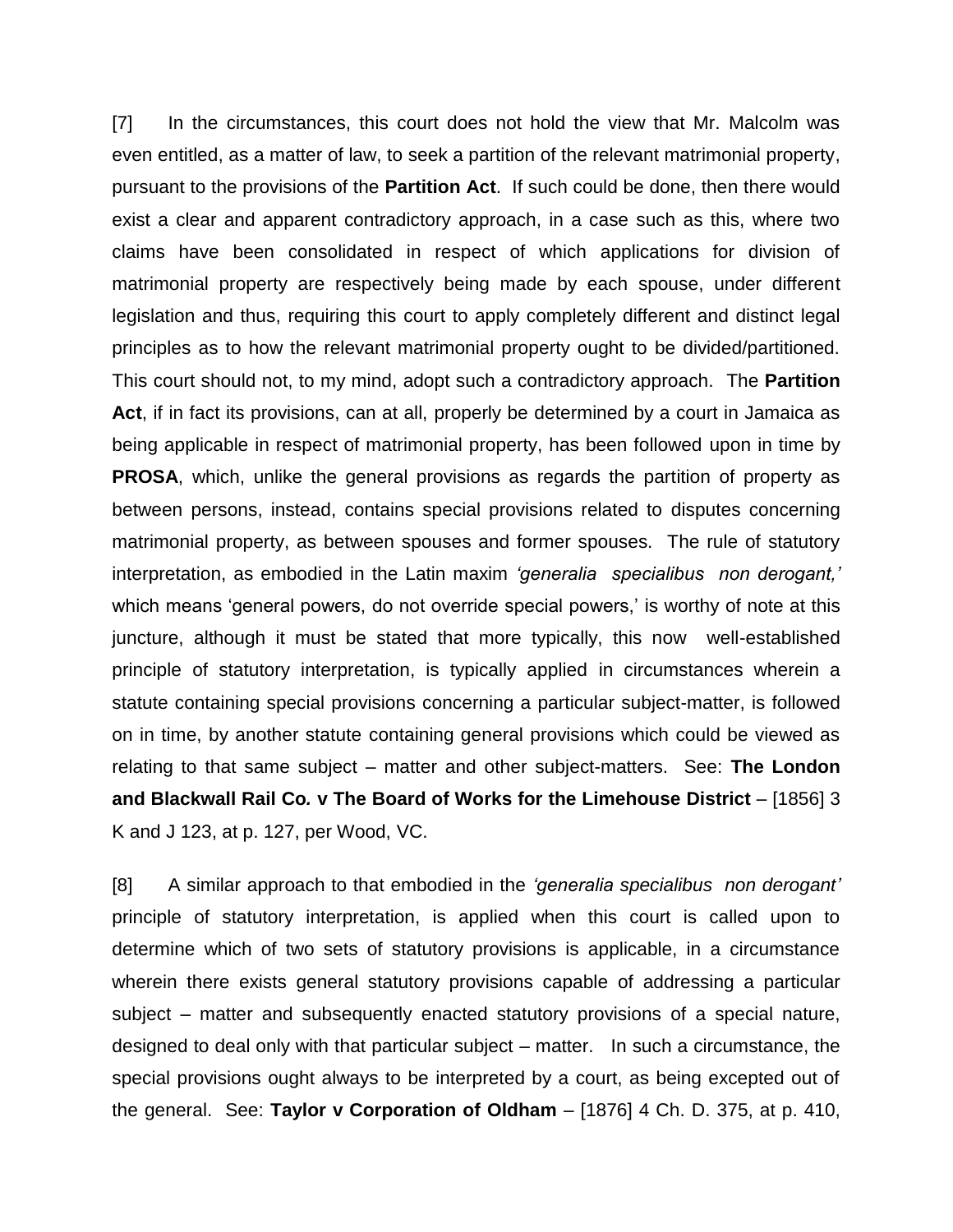per Jessel, M.R; and **Cardinal Rules of Legal Interpretation** – Edward Beal (3rd edition) (1924), at pp. 425 and 426.

[9] There are also occasions when it may be appropriate for a court, when called upon to address its mind to conflicting provisions between two statues, one of which has been passed into law, later in time than the other, to conclude that the statute which has been passed into law, later in time than the other, has impliedly repealed the earlier statute, either wholly, or at the very least, in respect of a particular subject matter which has been legislated on in different ways, in each statute. There does though exist, a presumption against implied repeal. Thus, as has been stated in **Hill v Hall** – [1876] 1 Ex. D. 411, at page 414:

> *'It is common learning that one statute may be impliedly repealed by a subsequent statute in general terms is not to be construed to repeal a previous particular statue, unless such an intention appears by necessary implication,'* per Grove J.

Thus, in the text – Maxwell on the Interpretation of Statues (10<sup>th</sup> edition) [1953], at p. 68, the learned authors have stated:

> *'Again, if the co-existence of two sets of provisions would be destructive of the object for which the later was passed, the earlier would be repealed by the later.'* See: *Daw v Metropolitan Board – [1862] 31 LJCP 223; Cortis v Kent Waterworks – [1827] 7 B & C 314, R v Middlesex – [1831] 2 B & Ad. 818.*

Further on, at p. 169 of the same text, the learned authors state:

*'In other circumstances, also, the inconvenience or incongruity of keeping two enactments in force has justified the conclusion that one impliedly repealed the other, for the legislature is presumed not to intend such consequences.'*

[10] This court is unwilling to conclude, without having first heard from the respective parties to this court dispute, legal submissions on the issue as to whether or not **PROSA** has impliedly repealed any aspect(s) of the **Partition Act** which could be taken as containing general statutory provisions which could relate to an application for a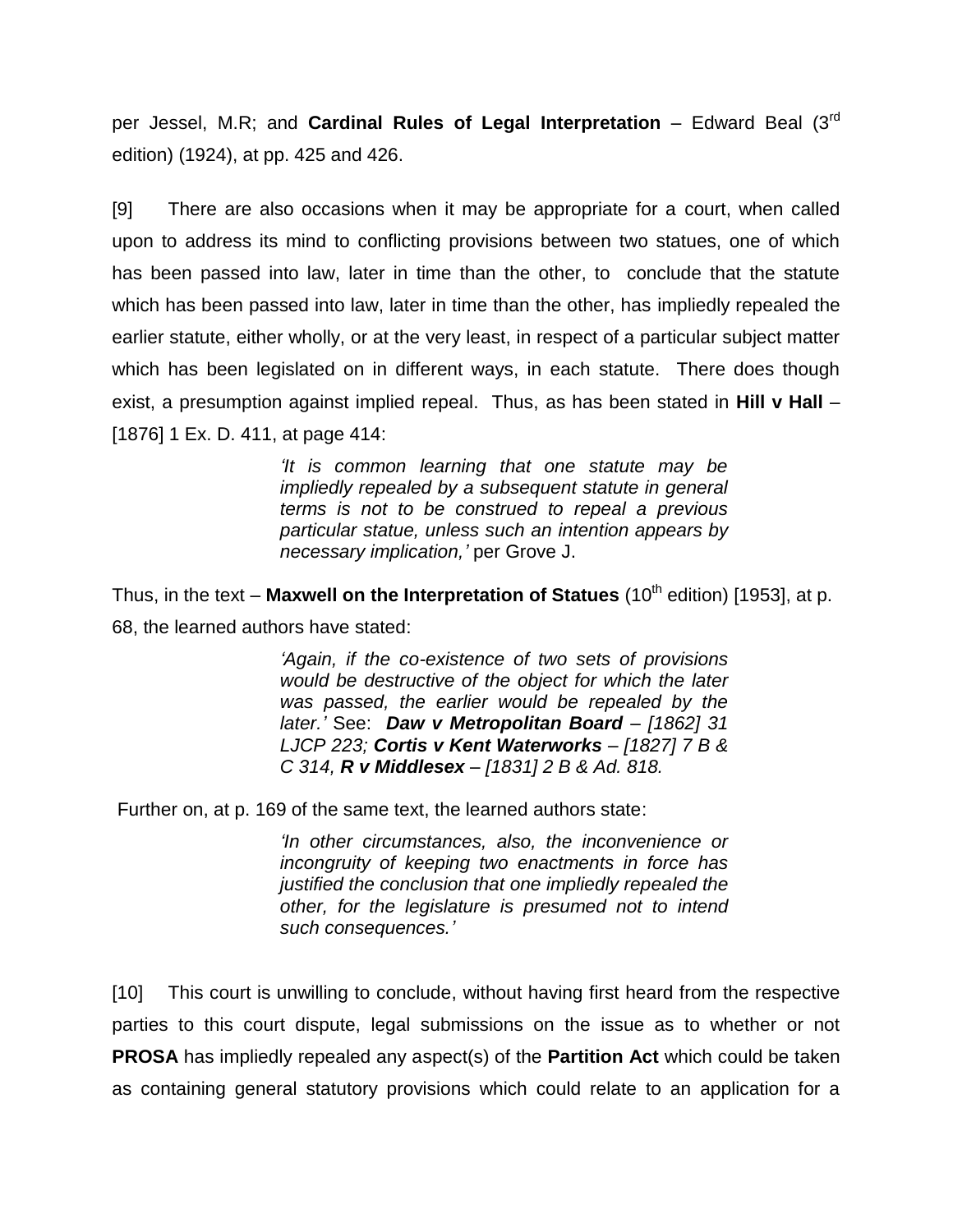partition of property as between persons who either are married or were married, or who are in or have been in, a common law union with one another.

[11] What this court has no doubt whatsoever about though and what must be concluded by this court, is that the applicable legislation for the purpose of resolving this claim, is **PROSA**. Mr. Malcolm's attorney came to that conclusion very belatedly, as she expressed that view to the court, during the oral closing submissions which she presented to this court in respect of this case. This court nonetheless, believes that it may provide some useful future guidance to all, to make the comments that follow in paragraphs 11 and 12 of these reasons for judgment. If it were to be otherwise, confusion would be caused, both to the court and potential and actual litigants. Such would also lead to manifestly diverse judicial outcomes for disputed cases, depending on whether a litigant has pursued his or her claim utilizing the provisions of the **Partition Act**, or utilizing **PROSA**. Such a scenario would undoubtedly render the law of binding precedent as being nothing more than illusory.

[12] In the case at hand, the reality is that Mr. Malcolm need not have instituted a separate claim at all. His interest in the relevant property would undoubtedly fall to be determined, during and as part and parcel of this court's consideration of the judgment to be rendered in Ms. Wilson's claim. If it is that Mr. Malcolm hoped to achieve a better outcome for himself, in respect of the extent of the share which this court will determine that he is entitled to, in respect of the disputed property, by claiming for such share, under the **Partition Act**, rather than founding his arguments on **PROSA**, he will be disappointed, because the law and this court will not lend its processes to such a course of action. In the circumstances, for the purposes of these claims, this court will be guided by the provisions of **PROSA** only. The **Partition Act** cannot properly be relied upon by either party in respect of either of these consolidated claims. In the circumstances, in respect of Mr. Malcolm's claim, that being – Claim No. 2011 HCV01107, judgment on same must be and is awarded in favour of Ms. Wilson.

[13] In adjudicating upon the issues arising from Ms. Wilson's claim, it is not intended for reference to be made to all of the evidence given. This should not however, be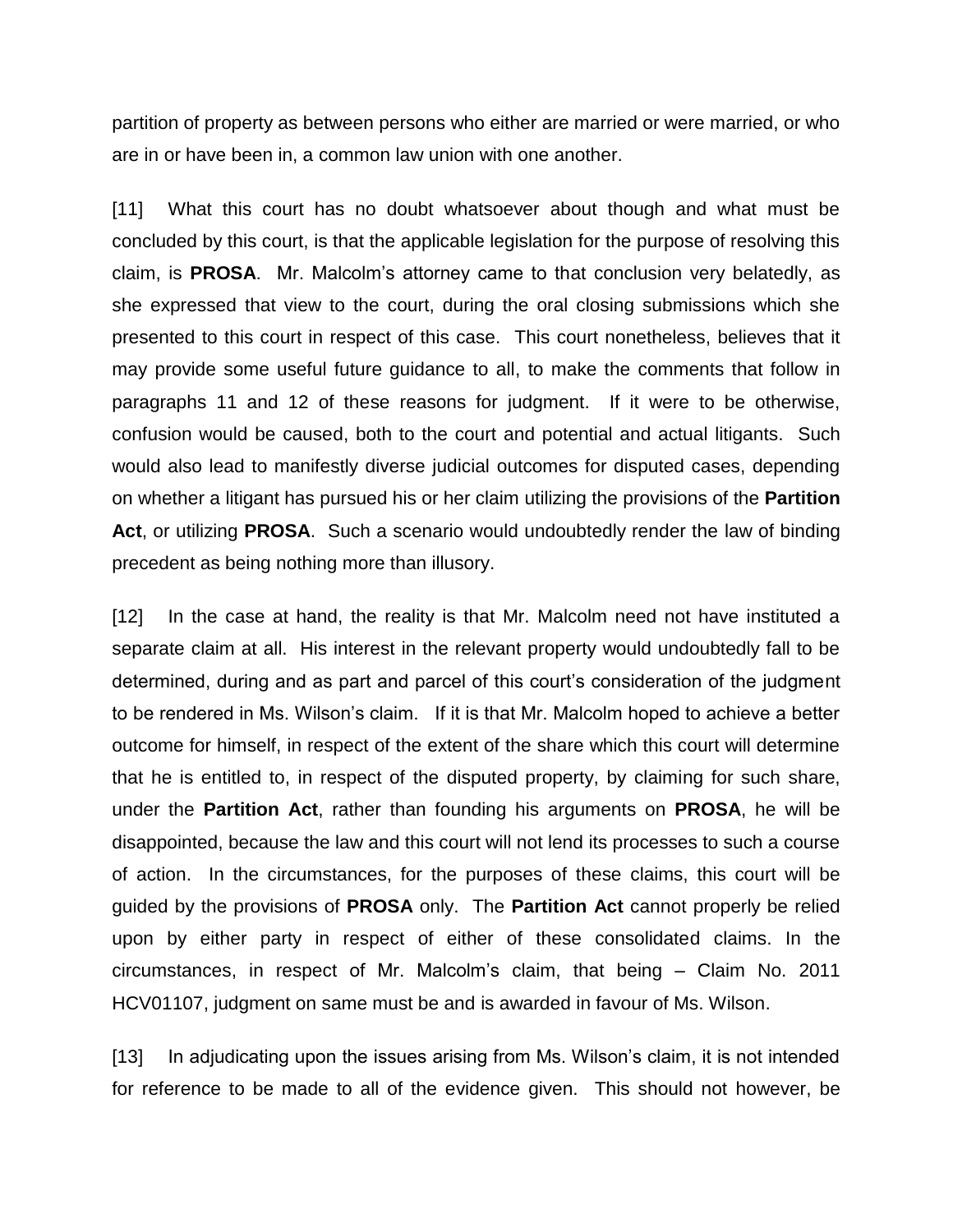taken even as indicating, much less meaning, that this court has not paid due regard and/or considered all of the evidence provided to this court in respect of the consolidated claims. Equally, the respective skeleton submissions of the parties, along with their oral closing submissions, have all been duly considered and will be applied to the matter at hand, to the extent deemed by this court, as being appropriate.

[14] This court has thus, given careful consideration to the following affidavit evidence of Mr. Malcolm, being his affidavits filed on March 10, 2011, January 11, 2012 and June 11, 2012, respectively. Equally, careful consideration has been given to the following affidavit evidence of Ms. Wilson, these being her affidavits filed on February 11, 2011 and May 1, 2012. By order of this court, at trial, the respective parties' affidavit evidence stood as their evidence-in-chief and each of the parties were cross-examined by counsel for the opposing party.

[15] It is undisputed evidence, that the disputing parties were married on August 21, 1994 and that during their marriage, they gave birth to two children. The parties separated in 2002 and during that year, it was Ms. Wilson that left the matrimonial home and took their two children with her. Initially during the course of the marriage, the parties were living together in rented premises. Mr. Malcolm was, as at the dates of trial, a financial controller whereas, Ms. Wilson was, at least as of then, an internal auditor.

[16] There is also no dispute that the parties acquired their relevant premises at Lot 58 Portview Mews, St. Andrew on February 16, 1999 and that they own the same as tenants-in-common and that it is situated in a gated community and was purchased at a cost of \$2,375,000.00 which was partially financed by means of a mortgage in the joint names of the parties, in the sum of \$2,256,250.00. Until the parties separated in November 2002, the parties were jointly paying the mortgage loan for that premises. After the parties separated though, Ms. Wilson initially moved into a rented premises owned by her sister, whereafter she moved into another rented premises. At all times, after the parties acquired the relevant premises, Mr. Malcolm lived in the townhouse. As such, since having separated, Ms. Wilson has had to be paying rent for the premises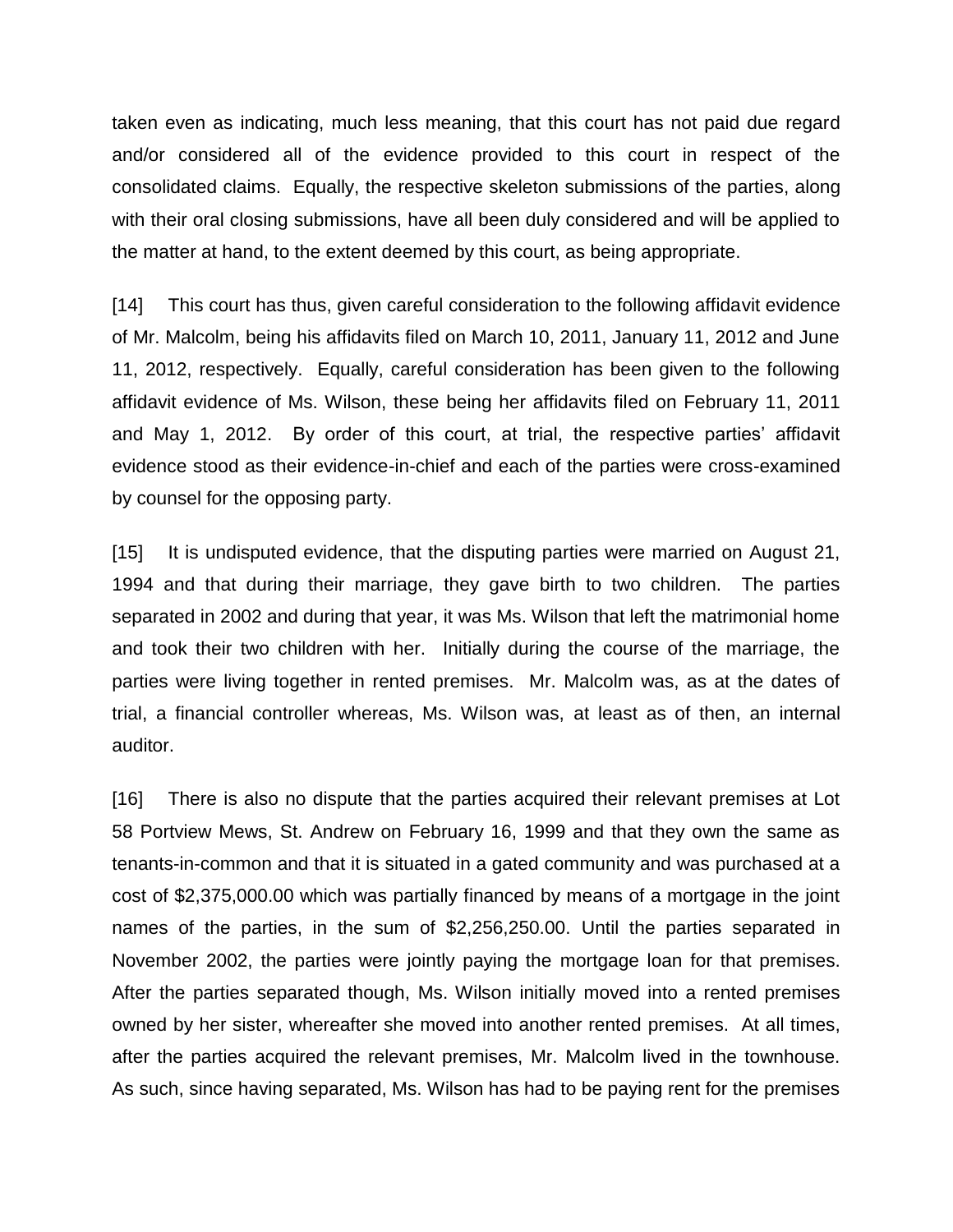which she has been occupying since then and on the other hand, Mr. Malcolm has been solely paying the monthly mortgage payment, for the matrimonial home which he has been, ever since then and which he, as far as is known to this court, continues to occupy solely.

[17] This court obtained no evidence from either of the parties, as to the ages of either of their two children, but it did receive evidence from Mr. Malcolm, which it accepts, that the parties were married on August 21, 1994. This court also obtained, as an exhibit attached to Ms. Wilson's affidavit which was filed on February 11, 2011, the decree absolute as granted by this court in respect of the parties, in Claim No. M2005 D2073. This court has perused this court's records pertaining to that marital claim and from those records, the respective dates of birth of the children have been revealed to this court in respect of these consolidated claims. This court has taken judicial notice of the parties' children's respective dates of birth. The eldest of the two children, is: Victoria Malcolm and she was born on June 18, 1996, whereas the other child's name is Jourdaine Malcolm and he was born on November 25, 1998.

[18] The only direct evidence provided to this court, as to the extent to which either party contributed to the maintenance of the children of the marriage, was when, while Ms. Wilson was being cross-examined, the suggestion was made to her by the counsel representing Mr. Malcolm, that Mr. Malcolm contributed to the children's school fees, whereupon, Ms. Wilson's response to that suggestion was - 'He paid school fees for one and I paid for one.' Immediately prior to that suggestion having been made to and then answered by Ms. Wilson, the following questions were posed to her and her answers to those questions were as now set out:

- **Q.** 'When you left, you took the children with you, correct?'
- **A.** 'Yes.'
- **Q.** 'What school were they going to?'
- **A.** 'Ardenne Prep.'

It was following those questions and answers that the suggestion was made to Ms. Wilson, that Mr. Malcolm contributed to the children's school fees. In that regard, this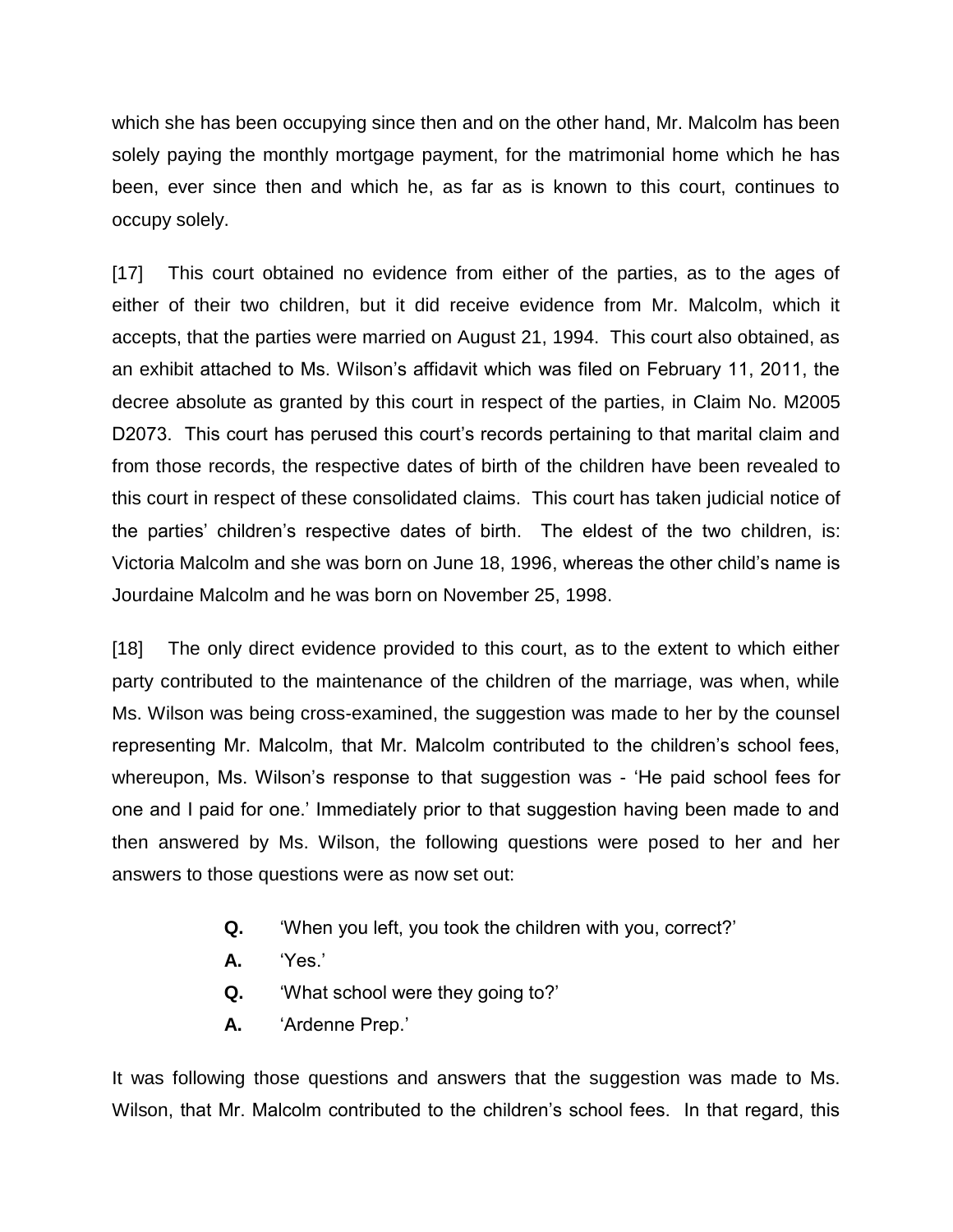court has noted that the said suggestion as indeed, also the two preceding questions, were all framed by the then cross-examining counsel – that being Mr. Malcolm's counsel, in the past tense. The context therefore, in which the suggestion as recorded above, was answered, was up until the time when the children left with Ms. Wilson to then reside with her in a separate location from the location in which their father has been residing up until now, that being the townhouse premises at Lot 58 Portview Mews.

[19] What this court has no doubt about, is that, since the children of the marriage were residing with their mother, ever since they left their prior residence at the relevant premises, this must and does lead this court to draw the inescapable inference that Ms. Wilson has played and continues to play the primary role in contributing to the children's welfare and overall well – being, with such contribution on her part, undoubtedly being both of a significant financial as well as an emotional nature. Certainly, during the trial, no suggestion was ever made to Ms. Wilson, as would serve to even remotely enable this court to properly draw any other inference. This must be so, bearing in mind that the parties were married in August of 1994 and permanently separated from each other, in the latter part of the year 2002. This would therefore mean that the parties directly and fulsomely contributed to their children's development and overall well – being, for no more than six years – with respect to Victoria Malcolm and four years – with respect to Jourdaine Malcolm. Thereafter (after 2002), this court concludes that since the children were residing with Ms. Wilson (their mother), she became, as of then, at the very least, their primary care-giver and financial contributor in terms of their maintenance. If it were otherwise, then Mr. Malcolm should have either given evidencein-chief before this court in that respect, or at the very least, through his counsel, made suggestions to Ms. Wilson, while she was testifying, as to the situation in terms of the financial maintenance and overall care for the children of the marriage, being such that Mr. Malcolm has made contribution to both of same (financial maintenance/overall care), even since the children no longer resided at the relevant premises.

[20] One may be wondering at this juncture, why the extent of each parties' contribution to the care of the children of the marriage, is of importance in a case such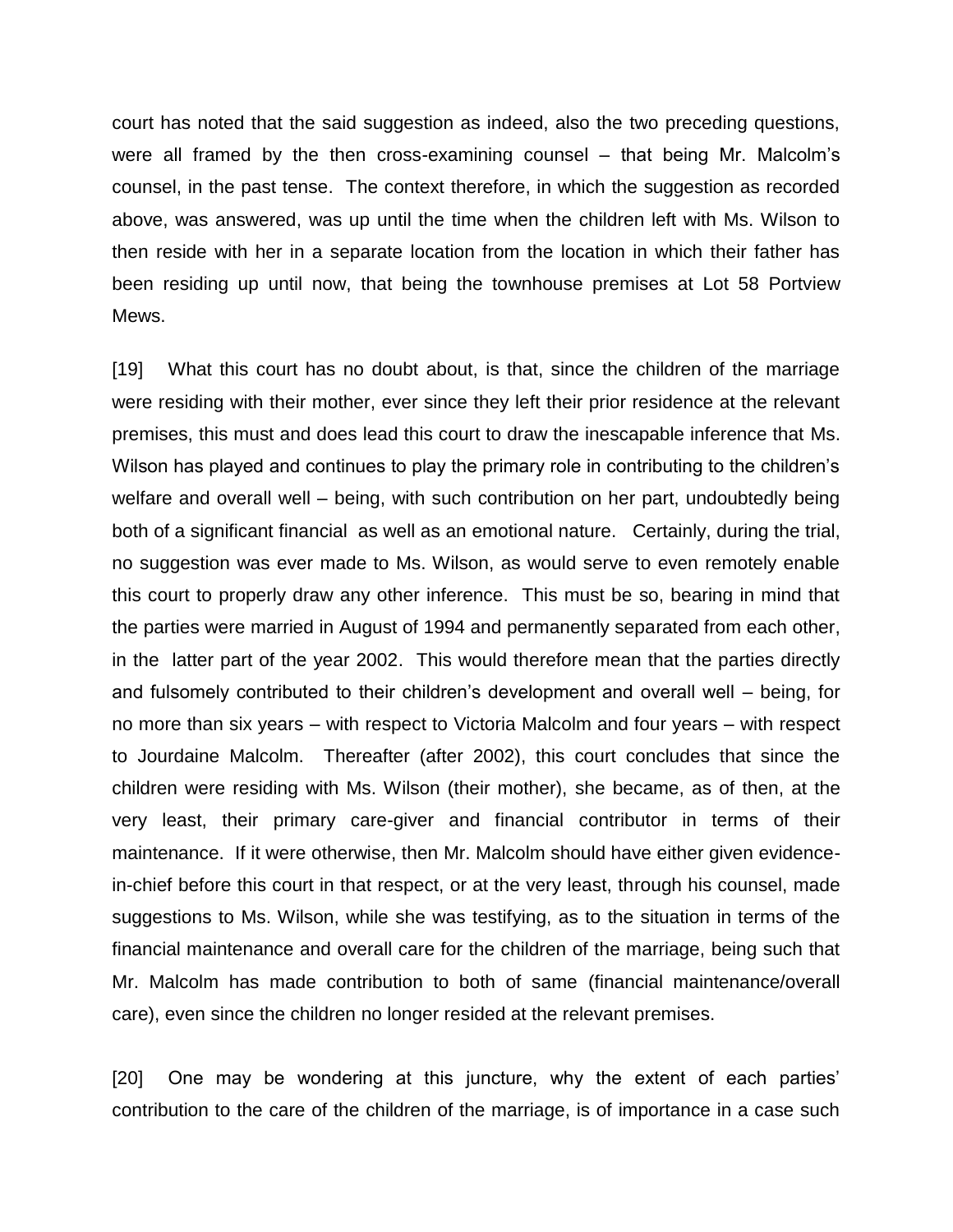as this, wherein, no claim for maintenance of either of those children, is being made by either party. In order to answer that query (if such exists), it is necessary to pay careful regard to the provisions of **Sections 14 and 23 of PROSA**, at least to the extent that the provisions of some of those Sections, are applicable thereto.

[21] **Section 14(1) (b)**, read along with **Section 14(2) (a) and Section 14(3) (b)** of **PROSA**, in essence, provides that when considering how property other then the 'family home' (that quoted term being one which is specially defined in **PROSA**), should be divided as between 'spouses,' the court may divide such property as it thinks fit, taking into account the factors as specified in subsection 2.' One such factor is the 'contribution' financial or otherwise, directly or indirectly made by or on behalf of a spouse to the acquisition, conservation or improvement of any property, whether or not such property, has, since the making of the financial contribution, ceased to be property of the spouses or either of them (**Section 14(2) (a) of PROSA**). Such 'contribution' can, as provided in **Section 14(3) (b) of PROSA**, take the form, *inter alia*, of the care of any 'relevant child.' In the **Definition Section of PROSA**, the term 'relevant child,' is defined, *inter alia*, as being a child who is a child of both spouses.

[22] From the aforementioned, it can clearly be recognised that in respect of property which is not considered by a court as being a 'family home' under the provisions of **PROSA**, whenever that court is considering how such property should be divided, the extent to which each spouse has cared for a child of those spouses, is a relevant factor to be considered.

[23] The parties both described the relevant premises which they own as tenants-incommon, that being the townhouse and land located at 58 Portview Mews, Portview Avenue, Kingston 20, as their 'matrimonial home' or 'family home.' For the purposes of **PROSA** though, the label that one or the other or perhaps even both of the 'spouses' place on a particular house/home, is not what is pertinent for this court, in the present context. What is pertinent is the definition given to the term 'family home' in **PROSA**. In **Section 2(1) of PROSA**, the term 'family home' is defined as meaning: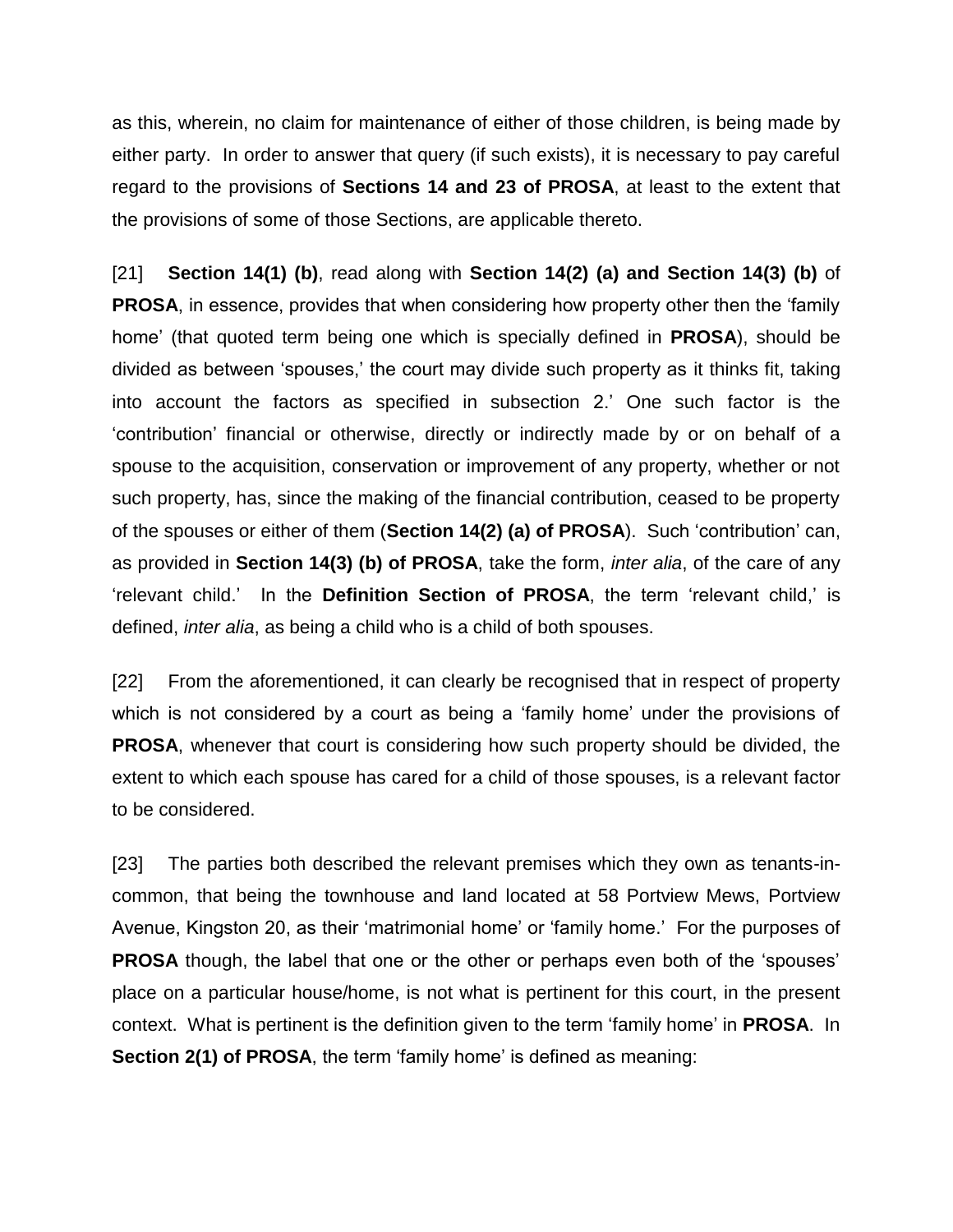*'... the dwelling house that is wholly owned by either or both of the spouses and used habitually or from time to time by the spouses as the only principal family residence together with any land, buildings or improvements appurtenant to such dwelling-house and used wholly or mainly for the purposes of the household, but shall not include such a dwellinghouse which is a gift to one spouse by a donor who intended that spouse alone to benefit.'*

[24] The court had not, during the trial of this claim, received evidence from anyone, that either of the parties owns any real estate/real property, other than the townhouse at 58 Portview Mews, which is jointly owned by the parties as tenants-in-common. Equally, there is no evidence that either of the parties has ever owned any real estate/real property, either before, during, or even after the marriage between them, ended.

[25] The evidence clearly is that the parties lived at 58 Portview Mews for only three years, prior to having permanently commenced their separation from one another. They lived at that premises together, between 1999 – which was the year when the parties acquired that property and 2002 – which was the year when the parties commenced their permanent separation from one another. It must be recalled that the parties became married in 1994. Thus, the parties did not, throughout most of the time period when they were a married couple, reside on a premises and in a home situated on that premises, which was owned by either or both of them. Furthermore, there exists no evidence as to where each of the parties resided, prior to their having become married. For the purposes of this claim therefore, the parties' 'family home' is the relevant premises, which is situated at 58 Portview Mews. As far as the evidence led by the parties at trial has disclosed, that is the only real property/estate owned by both of the parties, or to put it another way, owned by each of the parties, as tenants-in-common. Thus, the townhouse that is situated on that real property/estate and which is the only dwelling-house owned by the spouses or by either of them and which was used by the spouses, as a place of residence during a period of time when they lived together, is not merely their, 'principal family residence,' but in both truth and fact, their only family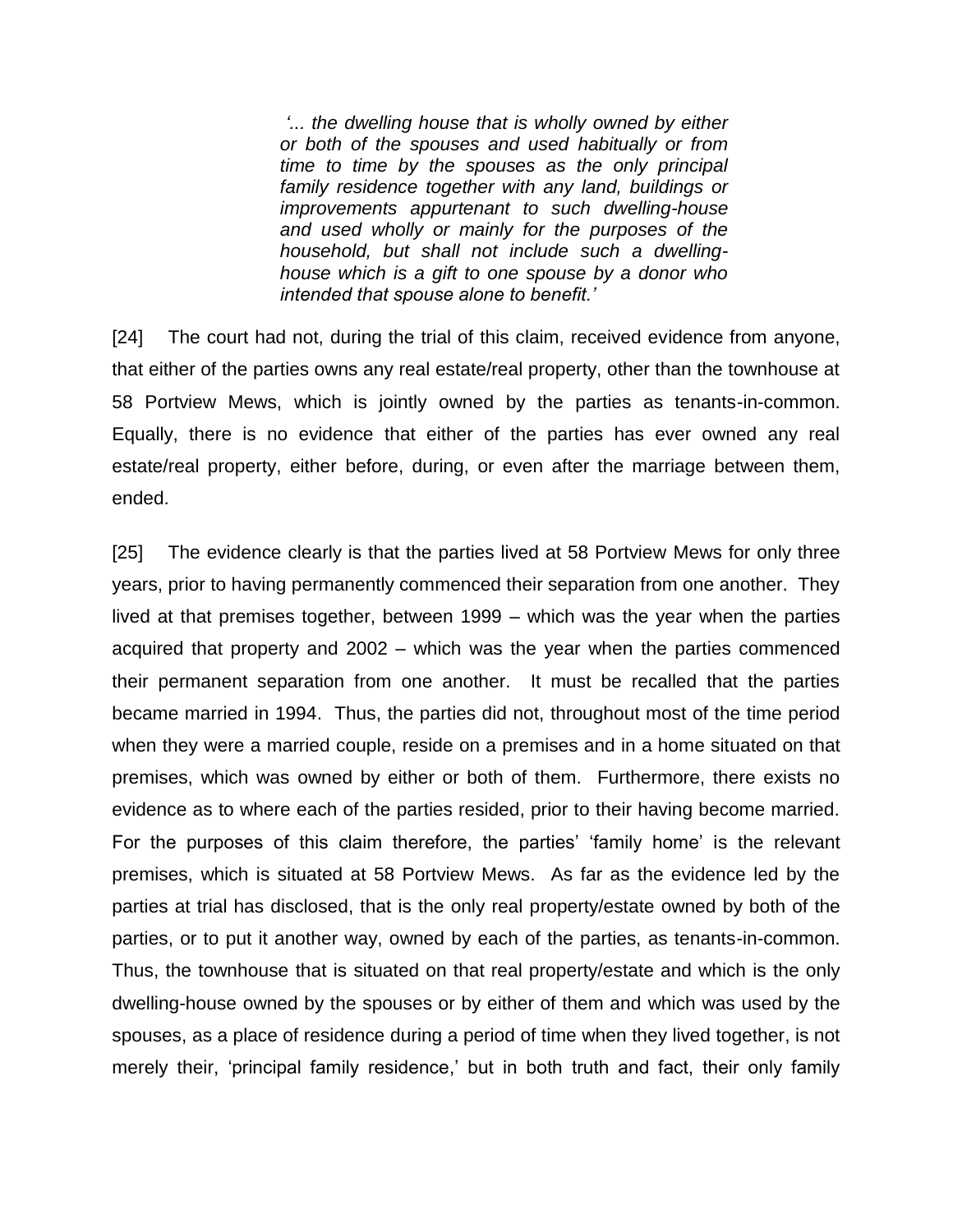residence, as jointly owned by them. In other words, that townhouse is, for the purposes of **PROSA**, the parties 'family home.'

[26] It must be recognized that there are two elements inherent in a dwelling house being able to be properly considered by a court as being a, 'family home,' under **PROSA**, these being, firstly that said dwelling house was or is owned by both, or one or the other of the relevant 'spouses' and secondly, that said property was or is used habitually, or from time to time, by the spouses, as their principal family residence. It should be noted also, that the 'family home' is not only constituted by said dwelling house, but also includes any land, buildings or improvements appurtenant to said dwelling house and used wholly or mainly for the purposes of the household.

[27] Having concluded that the parties' townhouse premises at 58 Portview Mews is their 'family home' for the purposes of the division thereof, in accordance with the provisions of **PROSA**, how then should that 'family home' be divided as between them? **Section 6 of PROSA**, read along with **Section 7 of PROSA**, will for the purposes of this claim, provide the answer to that question. **Section 6 (1) of PROSA** provides, to the extent as is relevant for the purposes of this claim, that subject to **Section 7 of PROSA**, each spouse shall be entitled to one-half share of the family home. **Section 7 of PROSA** provides, to the extent as is relevant for the purposes of the present claim, that – 'where in the circumstances of any particular case the court is of the opinion that it would be unreasonable or unjust for each spouse to be entitled to one-half the family home, the court may, upon application by an interested party, make such order as it thinks reasonable, taking into consideration such factors as the court thinks relevant including the following:

- a. that the family home was inherited by one spouse;
- b. that the family home was already owned by one spouse at the time of the marriage or the beginning of cohabitation;
- c. that the marriage is of short duration.'

Section 7 (2) provides that the term, 'interested party' means, *inter alia,* a spouse.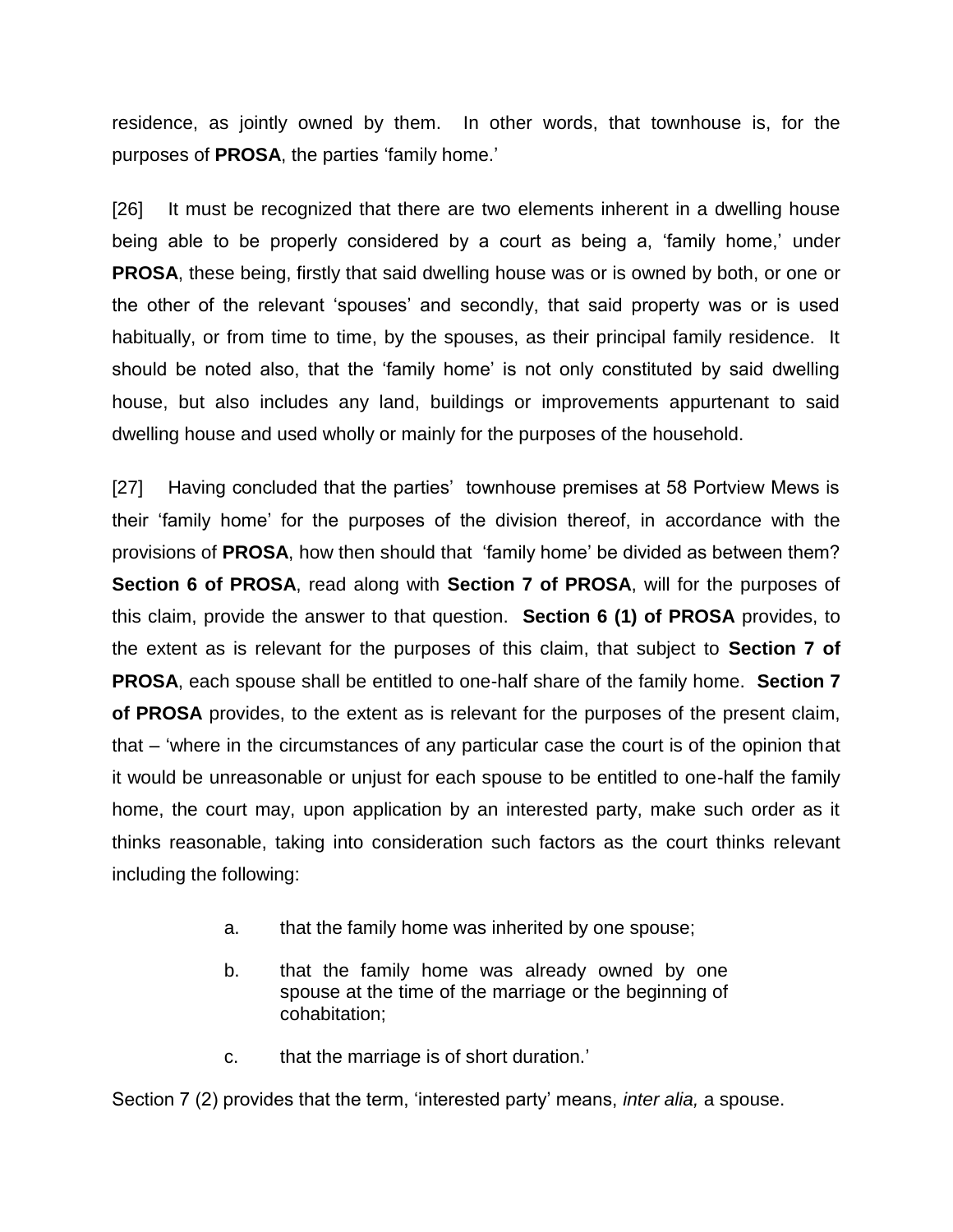[28] In respect of Ms. Wilson's claim, Mr. Malcolm has not made any 'application' in accordance with the provisions of **Section 7of PROSA**, or for that matter, in accordance with any provision of **PROSA** whatsoever. He did make an application under the **Partition Act**, for the Portview Mews townhouse and land on which it is situated, to be divided to the extent of 75% of the value thereof, to him and 25% of the value thereof, to Ms. Wilson. Can that application be considered as being an 'application' as referred to in **Section 7 of PROSA**? **Section 7 of PROSA** does not expressly set out the form which such 'application' should take. Furthermore, there is no other Section of **PROSA** which expressly requires such 'application' to be made in any particular way. The Civil Procedure Rules (hereinafter referred to as 'the CPR') should therefore be paid regard to, for the purpose of determining whether there is any specific rule of court therein, which sets out the form which such an 'application' should take.

[29] **Rule 8.1 of the CPR** specifies the circumstances in which a fixed date claim form 'must be used.' That rule of court provides that fixed date claim forms must be used in mortgage claims; claims for possession of land; in hire purchase claims; where the claimant seeks the court's decision on a question which is unlikely to involve a substantial dispute of fact; whenever its use is required by a rule or practice direction; and where by an enactment proceedings are required to be commenced by petition, originating summons or motion.2 q1`

[30] From the wording of **rule 8.1 of the CPR**, this court concludes that an 'application' under **Section 7 of PROSA**, is not required by the rules of court, in all circumstances, to be made by means of the filing by the applicant, of a fixed date claim form, setting out therein, what reliefs are being applied for. Such is not required as a matter of course, because it is not mandated by rule 8.1 of the CPR. There should be no doubt that this is so, since an 'application' under **Section 7 of PROSA** is only mandated by our rules of court, to be pursued by means of fixed date claim form, if such 'application' will not likely involve any substantial dispute of fact. Cases of such a nature will likely be exceedingly rare, since it is typically an 'application' which will be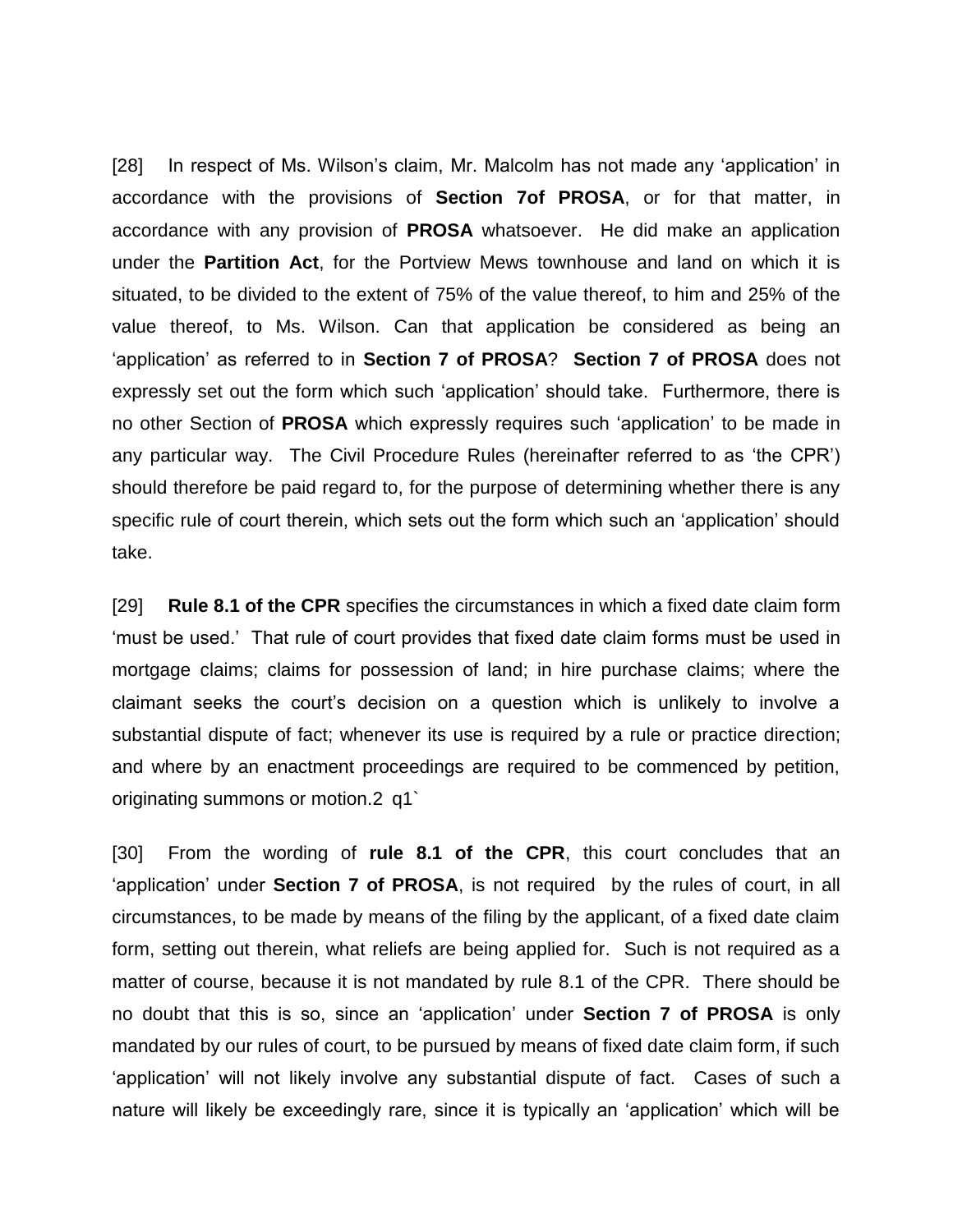disputed by the other 'spouse,' and in addition, such an 'application' will typically require the court hearing same to resolve the dispute regarding same, by paying careful regard to what ought to be expected to be, significant disputes of fact, bearing in mind of course the provisions of **Section 7 of PROSA**.

[31] An 'application' for the purposes of **Section 7 of PROSA** can, in this court's view, be made in accordance with the provisions of **Part 11 of the CPR** and thus, as per a typical application for court orders. **Part 11 of the CPR**, deals with applications made before, during or after the course of proceedings. **See rule11.1 of the CPR** in that regard. An 'applicant' is, according to **rule 11.2 of the CPR**, a person who seeks a court order by making an application. In the circumstances, an applicant seeking relief under **Section 7 of PROSA** can do so, utilizing the provisions of **Part 11 of the CPR**. If though, an applicant is seeking relief, in accordance with the provisions of **Section 17 of PROSA**, prior to any claim having been filed, at the very least, an undertaking would have to be provided to the court that such a claim will be filed. **Rule 17.2(3) of the CPR** requires that such be done, in circumstances wherein an interim application is made, before any claim has been filed.

[32] I have gone through this in depth because it is pertinent to do so, for the purpose of determining whether any 'application' in accordance with the provisions of **Section 7 PROSA**, can properly be considered by this court, as having been made by Mr. Malcolm. In that regard, it is worthy of note, firstly, that Mr. Malcolm, made his application to this court for relief in terms of a 75% share of Portview Mews, solely by means of reliance upon the provisions of the **Partition Act** and therefore by means of a fixed date claim form intituled, *inter alia*, 'In the matter of the **Partition Act**.' For reasons earlier given, this court does not hold the view that the **Partition Act** could have afforded to Mr. Malcolm, any relief whatsoever, in respect of the specific circumstances which led him to have sought such relief. Mr. Malcolm's application for relief should have been made, in reliance, not upon the **Partition Act**, but rather, upon the provisions of **Section 7 of PROSA** read along with **Part 11 of the CPR**. Such an application for court orders could even have been made orally, albeit that it would have needed to have been supported by affidavit evidence - which indeed, Mr. Malcolm has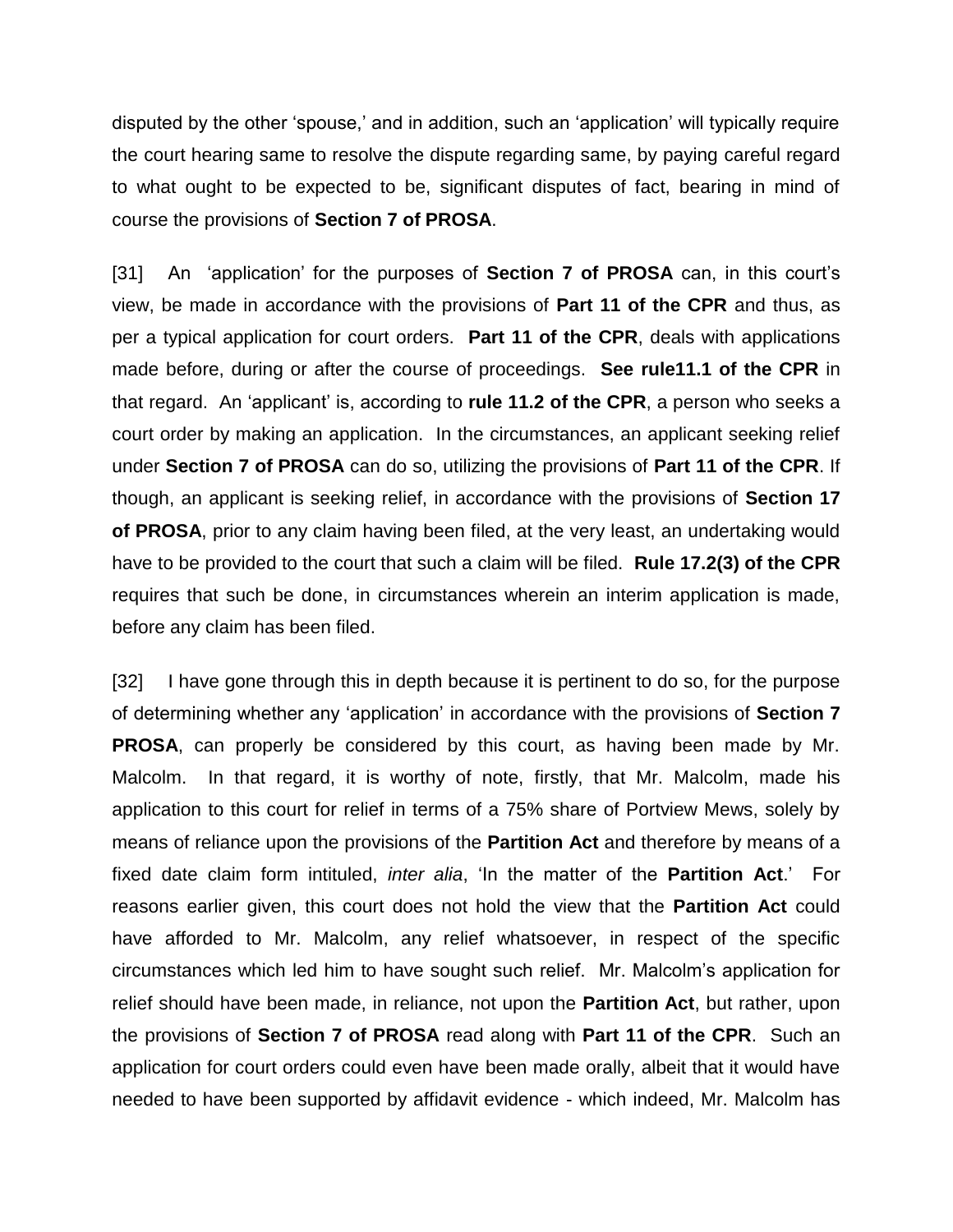filed and served. **Rule 11.6(2) of the CPR** permits an application for court orders to be made orally, if such is either permitted by a rule or practice direction, or if the court dispenses with the requirement for the application to be made in writing. An application to this court for such to have been dispensed with, in the case at hand, could therefore have been made orally, during the trial of Ms. Wilson's claim.

[33] In respect of the present matter, no request was ever made of this court, for an oral application to be permitted, pursuant to **rule 11.6(2) of the CPR**. Additionally, no rule or practice direction exists, which expressly permits an application for court orders pursuant to the provisions of **Section 7 of PROSA**, to be made orally. In the circumstances, Mr. Malcolm has chosen to rest his case entirely, on a weak and indeed, faulty foundation, that being, the **Partition Act**. This court does not have any application before it, for relief to be afforded to Mr. Malcolm, pursuant to the provisions of **Section 7 of PROSA**. Such an application was neither made in writing, nor orally, to this court, in accordance with the procedure as set out above. On the other hand, there is an application, properly made to this court by Ms. Wilson, for the townhouse premises at 58 Portview Mews to be sold and for the net proceeds of sale to be divided equally between the parties. Ms. Wilson has made that application, in addition to application for other relief, pursuant to the provisions of **PROSA**. By virtue of the provisions of **Section 6 of PROSA**, read along with the provisions of **PROSA** which define the term, 'family home' (Section 2(1)), Ms. Wilson is presumptively entitled to succeed in obtaining the primary relief which she has sought, that being, for the said net proceeds of sale to be divided equally between the parties.

[34] This court is indeed empowered by **Section 7 of PROSA**, in circumstances wherein it considers that it would either be unreasonable or unjust for each spouse to be entitled to one-half share of the family home, upon the application of a 'spouse' (which quoted term includes within its statutory definition, a former spouse), make such order as it considers reasonable, in respect of that 'family home.'

[35] As such, in order for the court to properly be able to apply the powers which it has been granted under **Section 7 of PROSA**, not only must the court consider it to be,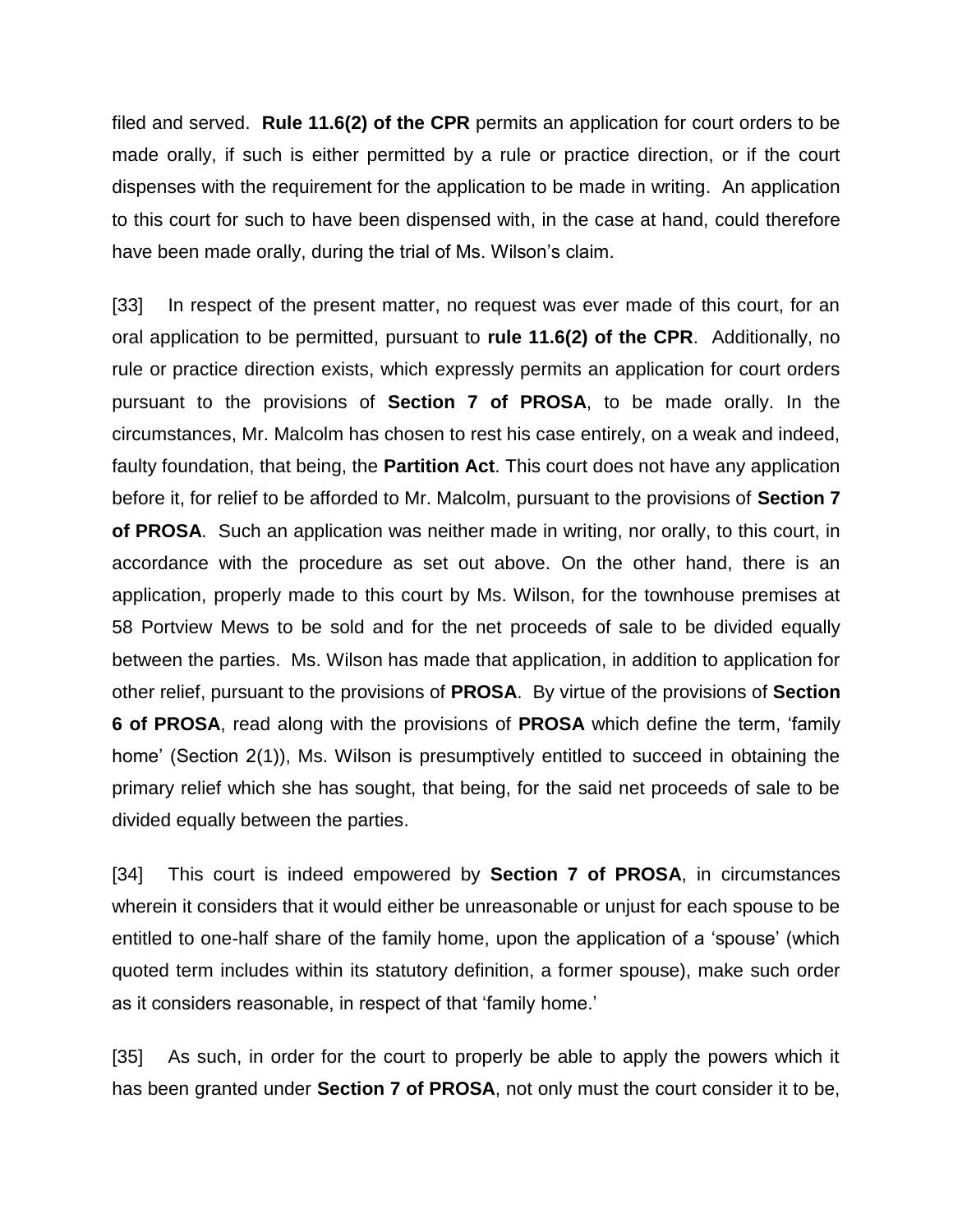in the particular circumstances of the particular case, unreasonable or unjust to order that the parties equally share the family home, this being such that if said home were thereafter to be sold, each party would be entitled to receive no more than 50% of the net proceeds of same; but also, the court must have before it, an application by an interested party, such as, for example, a former spouse, for the family home either not to be shared or divided at all, or, to be shared/divided in a proportion which is other than equal. In the consolidated claims at hand, no such 'application' as referred to in **Section 7(1) of PROSA**, has ever been made to this court, by Mr. Malcolm.

[36] It is not open to this court, even if this court were to view it as being either unreasonable or unjust to do so, to order that the 'family home' be shared by the relevant parties in anything other than equal proportion, unless an 'interested party' as that term is defined in **Section 7(2) of PROSA**, has applied for this court to, 'make such order as it thinks reasonable.' Such is not open to this court, because, if it were to be open, it would mean that the court would be the legislator, rather than the body entrusted with the important responsibility of interpreting and applying the legislation as was duly enacted by Jamaica's Parliament and the Governor-General. It is the legislature of Jamaica, that has made it law, that spouses are presumptively entitled to an equal share of the, 'family home.' Equally, it is the legislature of Jamaica that has clearly specified the circumstances in which this court may order otherwise, as regards the, 'family home.' It is not for this court to frustrate the intention of the legislature, as regards either such. As such, there having been no 'application' under **Section 7 of PROSA**, this court is bound to and will give effect to the provisions of **Section 6 of PROSA**, and will therefore order that, 'the family home' at 58 Portview Mews, inclusive of course of the land on which that townhouse is situated, be either sold and the net proceeds of sale, be divided equally between the parties and alternatively that Mr. Malcolm be given the first option to purchase Ms. Wilson's 50% net share of the 'family home.'

[37] With respect to the parties' personal property, Ms. Wilson has applied for such items of personal property as belonged to her and Mr. Malcolm, as were in the matrimonial home as at the date when the parties' marriage was dissolved, to be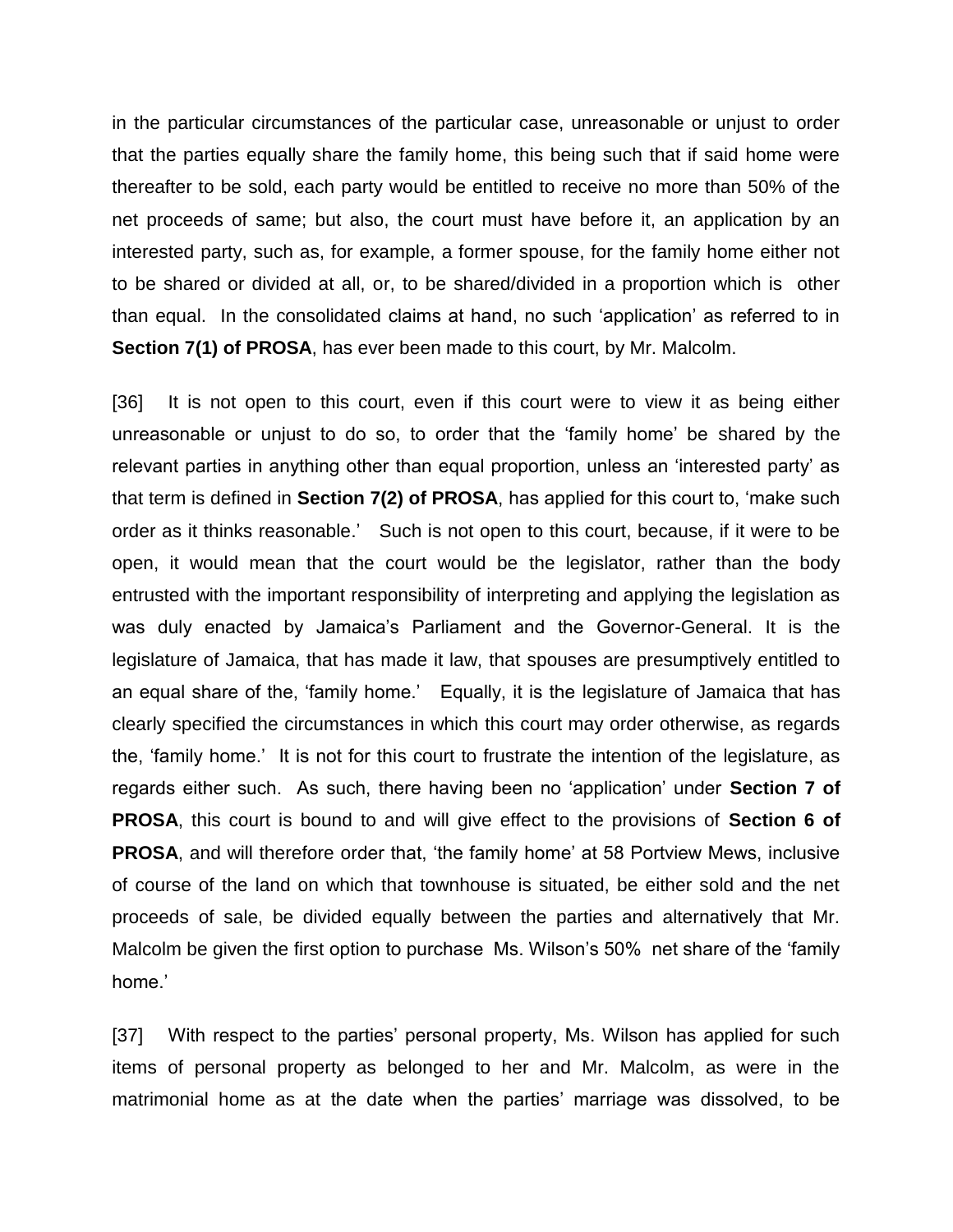divided between the parties, 'in a fair and equitable manner.' This court heard no submission from Mr. Malcolm's counsel, either during closing submissions or at any other stage of the trial, opposing this particular aspect of Ms. Wilson's claim. This court nonetheless must and will pay careful regard to the relevant provisions of **PROSA**, in determining said aspect.

[38] Before addressing the provisions of **PROSA** which would be applicable thereto though, this court must state that it is not minded to accede to and thus, grant any relief to Ms. Wilson, in respect of items of personal property which were in the matrimonial home as at the date when the marriage was dissolved. To do so would be problematic, since some of those items may no longer exist in either party's possession and in addition, the making of such an order would require as a prerequisite, that the parties also be able to remember which were the personal property items that were present in the matrimonial home as at the date when the marriage was dissolved, that having been approximately four years ago. The making of an order in those terms, would, in the view of this court, be particularly problematic. This court will though, be prepared to and will actually make, an order regarding such items of personal property owned by either or both of the parties, as are, as of the date when the final judgment/order is made by this court, in either of the parties' possession, to be divided as between the parties. This court can divide any property of either Mr. Malcolm or Ms. Wilson, as presently is in the possession of either of them, provided that either such party is entitled to any such item. The definition of the word 'property' in **PROSA**, at Section 2(1) thereof, has enabled this court to reach that conclusion. Furthermore, in that same **Section of PROSA**, it is specified that the term 'spouse' includes a divorcee. Accordingly, this court will now consider how the personal property items that presently exist in the 'family home' ought to be divided, applying the relevant provisions of **PROSA** in that regard.

[39] For the purpose of deciding on how the parties' personal property ought to be divided, this court must carefully consider and apply the provisions of **Section 14(1) (b) and 14 (2) of PROSA**. Those sub-sections of Section 14 require this court, to the extent as is relevant for the purposes of this case, to divide such property, other than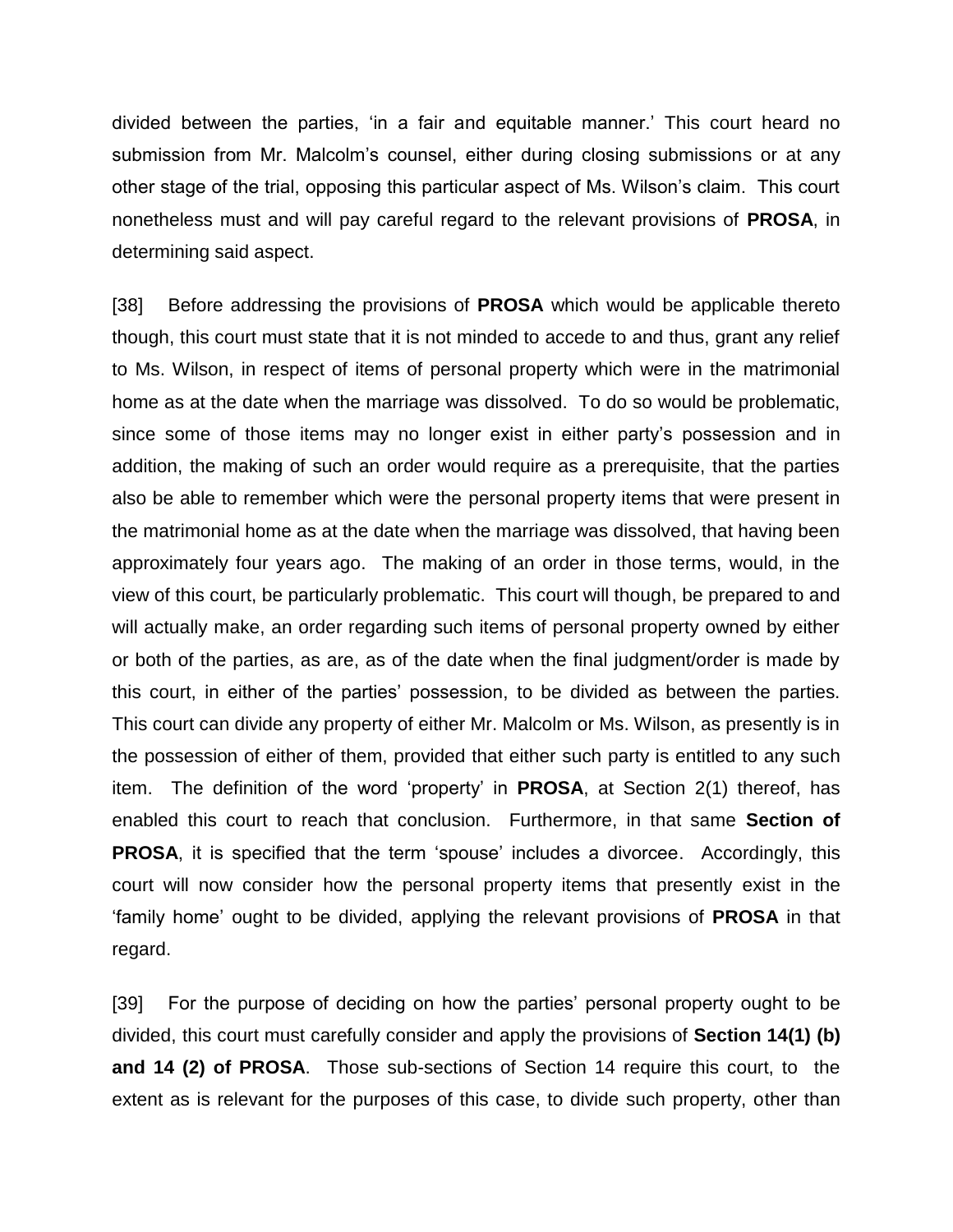the, 'family home,' in the manner that this court thinks fit, taking into account the factors specified in Section 14 (2). The most important of those factors as would be pertinent to the matter at hand, would be:

- i. The acquisition of such other property through the payment of money, or contribution to the acquisition of same by an indirect means, such as, for example, the care of a child of the marriage.
- ii. The duration of the marriage.
- iii. That there is an agreement with respect to the ownership and division of property.
- iv. Such other fact or circumstance which, in the opinion of the court, the justice of the case requires to be taken into account.

[40] The parties were married for fifteen years (1994-2009), albeit that they were permanently separated ever since 2002 – this therefore having been eight years post – marriage. The parties would undoubtedly have assisted each other, whether directly by means of a financial contribution to the acquisition of some personal property items or by the actual provision of some of the personal property items which even until now, remain in the 'family home,' or even by means of an indirect contribution, such as by, for example, the care of a child of the marriage, which thereby would have enabled the parties to have had more financial resources available to both of them, than would otherwise have been the case.

[41] If the parties can reach agreement between themselves as to how the personal property items which existed in the 'family home' up until the date of the dissolution of their marriage, should be divided as between themselves, then this court will give full force and effect to such agreement. If though, regrettably, the parties are not able to reach such agreement within a limited time-frame which shall be specified by this court, then such personal property items as existed in the 'family home' up until the date of dissolution of the marriage shall, to be extent that such now exist, be firstly, fully accounted for by Mr. Malcolm, in terms of the provision to Ms. Wilson by him, within a limited time-frame, of an inventory of all such items and specification as to any such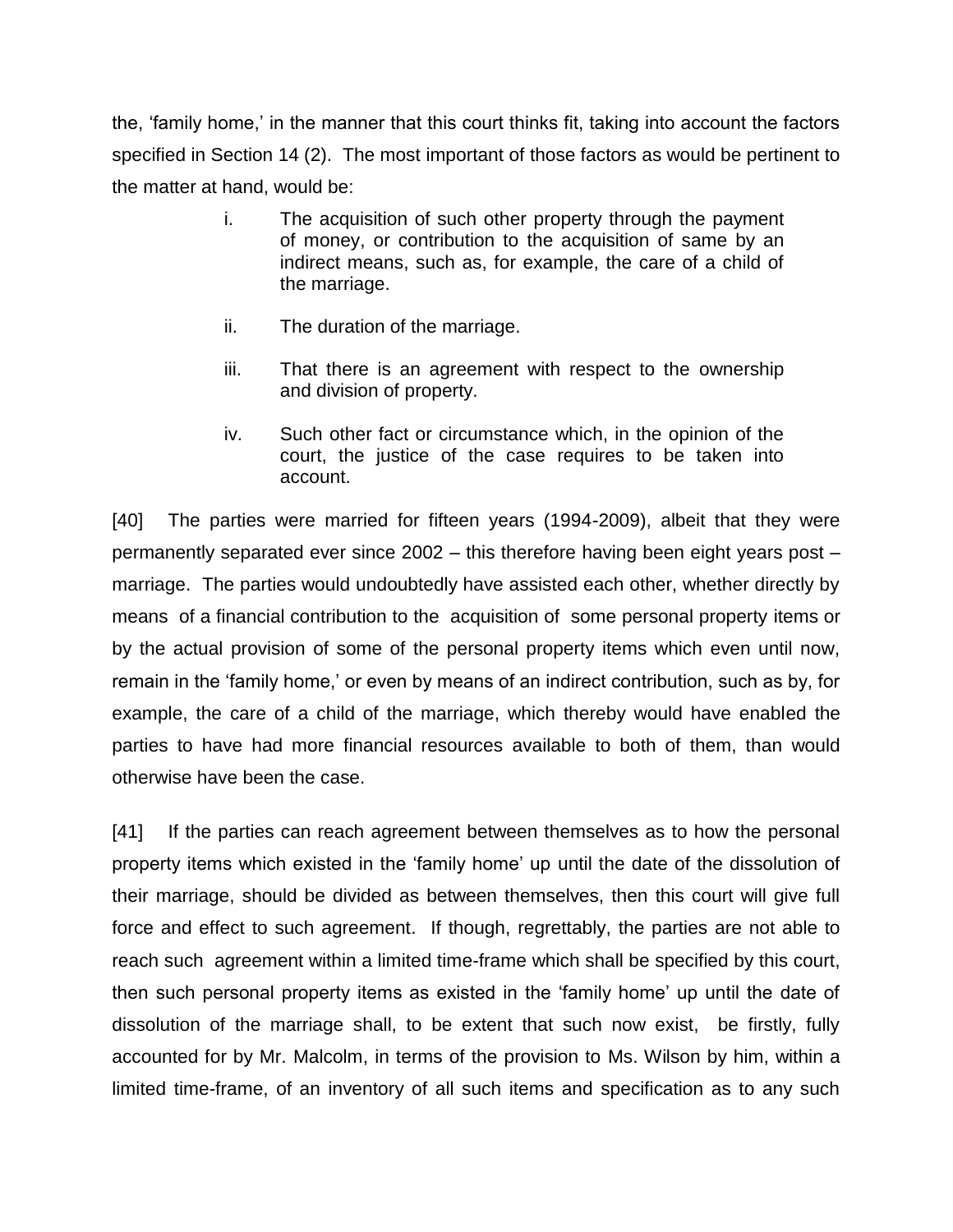items as may have, prior to the date of delivery of this judgment, been disposed of, whether by sale, gift, or otherwise. In addition, all such items shall remain in the, 'family home,' until divided between the parties in accordance with any agreement that they may hereafter reach between themselves as to same, or until, if no such agreement is reached, such items of personal property, are divided from a monetary standpoint, by means of the sale of same, in accordance with this court's judgment order, which will be set out in detail, after these reasons for judgment have been fully set out. If in fact, such items of personal property have to be divided from a monetary standpoint, as a consequence of the sale of same, this court adjudges that the net proceeds of sale of such items of personal property as are sold, should be divided equally between the parties and this court will so order. Such items as are not sold though, should remain with the party who has possession of the same at present, that being Mr. Malcolm, unless he, in exercise of his sole discretion, decides otherwise.

[42] Ms. Wilson is seeking to obtain through her claim, amongst other reliefs, an order that Mr. Malcolm pay to her, 'occupation rent' in the sum of \$30,000.00 per month for six years immediately preceding the filing of this claim and continuing until the 'family home' is sold or until Mr. Malcolm gives up his occupation of that home (whichever is earlier).

[43] The basis, as placed before this court by Ms. Wilson's attorney, for the proposed making of this order by the court, is essentially that Mr. Malcolm had, by his actions during the course of the parties' marriage during the period whilst they resided with each other in the townhouse at 58 Portview Mews, 'forced' Ms. Wilson to leave that home along with the children of the marriage. Following on her having left the last home in which they had resided together – that being the, 'family home,' Mr. Malcolm changed the home's door locks and security code and as a consequence, Ms. Wilson was unable to return there solely as a matter of her own discretion. As such, Mr. Malcolm then had exclusive use and occupation of the family home, from as of late 2002 until the date of the parties' divorce and even beyond then, even though the parties presently own that family home and indeed, have always owned the same jointly, as tenants-in-common. By use of the word, 'exclusive' in the present context, what is meant is that the use and occupation of that home, was being carried out by Mr.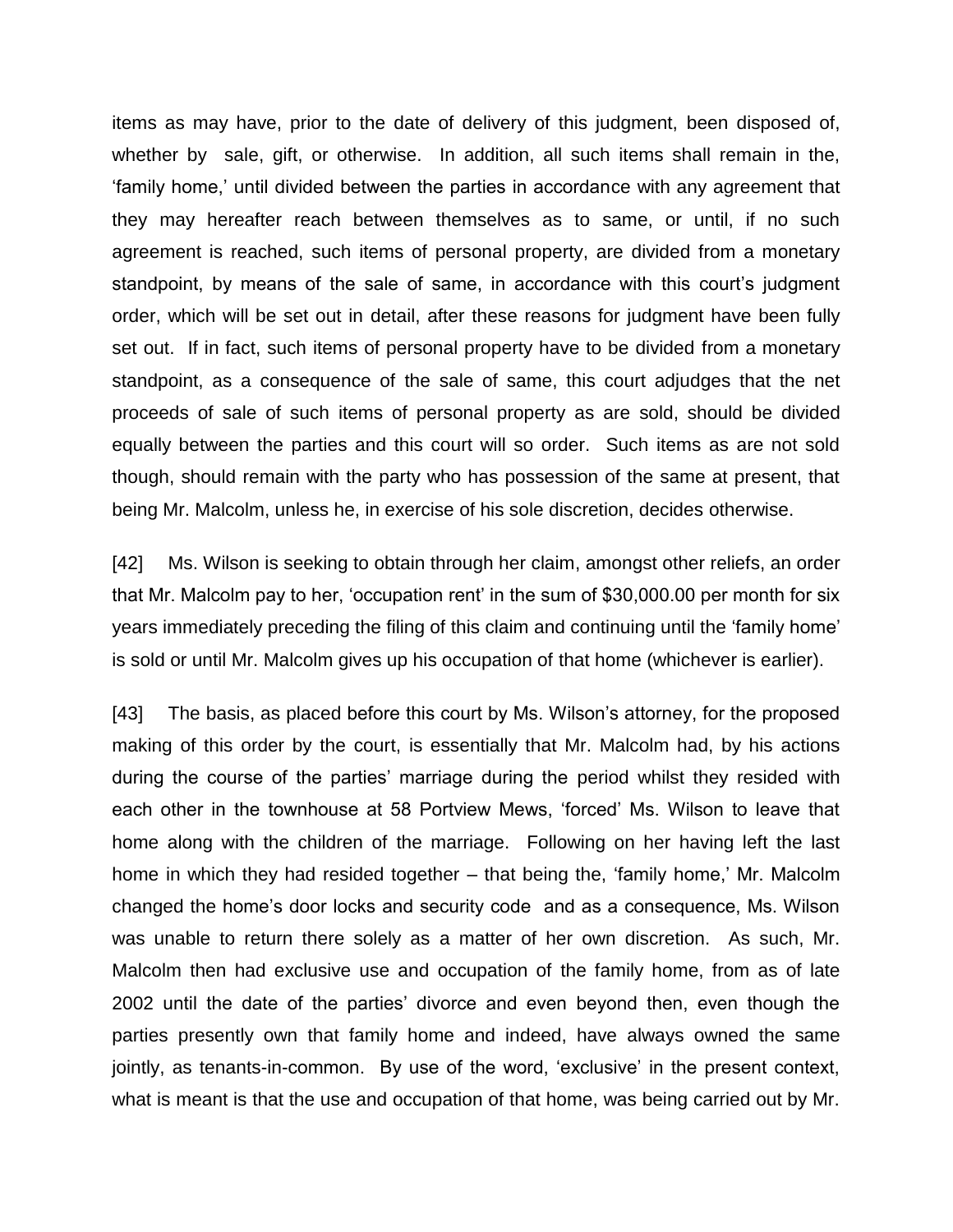Malcolm without any input whatsoever, from Ms. Wilson. Insofar as Ms. Wilson was, due to the actions of Mr. Malcolm, 'forced' to leave the 'family home' and reside elsewhere, she (Ms. Wilson), was thereby also, in essence, 'forced' to pay rent. That is the essence of Ms. Wilson's contention as regards this particular aspect of her claim.

[44] Mr. Malcolm has alleged, in respect of the aspect of Ms. Wilson's claim whereby she claims for 'occupation rent,' and in response to the summary of Ms. Wilson's evidence in relation to same as provided in the previous paragraph of this judgment, that prior to Ms. Wilson's departure from the 'family home,' she gave no indication to him that she intended to leave that home, other than to the extent that she had called him one afternoon and then advised him that 'it was not working out,' and that she was in the process of moving. He has further contended that when he arrived home, later that same day, she was gone. Since then, he has taken no steps to exclude Ms. Wilson from 'the family home,' but to his knowledge, she has never made any effort to return to their home. Mr. Malcolm had, as part and parcel of his evidence-in-chief, in paragraphs 10 and 11 of his witness statement which was filed on January 11, 2012, given evidence as follows:

> *'... I agree that I eventually changed the locks to the house sometime after the defendant moved, as I considered her behaviour erratic and I felt vulnerable and exposed, and her moving out was so unpredictable that I did not leave the locks unchanged, as I thought we should have discussions before we resumed cohabitation. At no time did the defendant indicate that she wanted to return to the house' (paragraph10). 'That the defendant's decision to become a rent payer was solely her decision and for which I should not be held liable, since I did not cause her to move out' (paragraph 11).*

[45] Mr. Malcolm's evidence though, as given in-chief, as regards his reason for having changed any lock (note the use of the singular expression) to the 'family home' and also his evidence-in-chief as to having changed, 'the locks to the house' (note the use of the plural expression – 'locks'), were both expressly contradicted by him, during his evidence as given while he was under cross-examination by Ms. Wilson's counsel.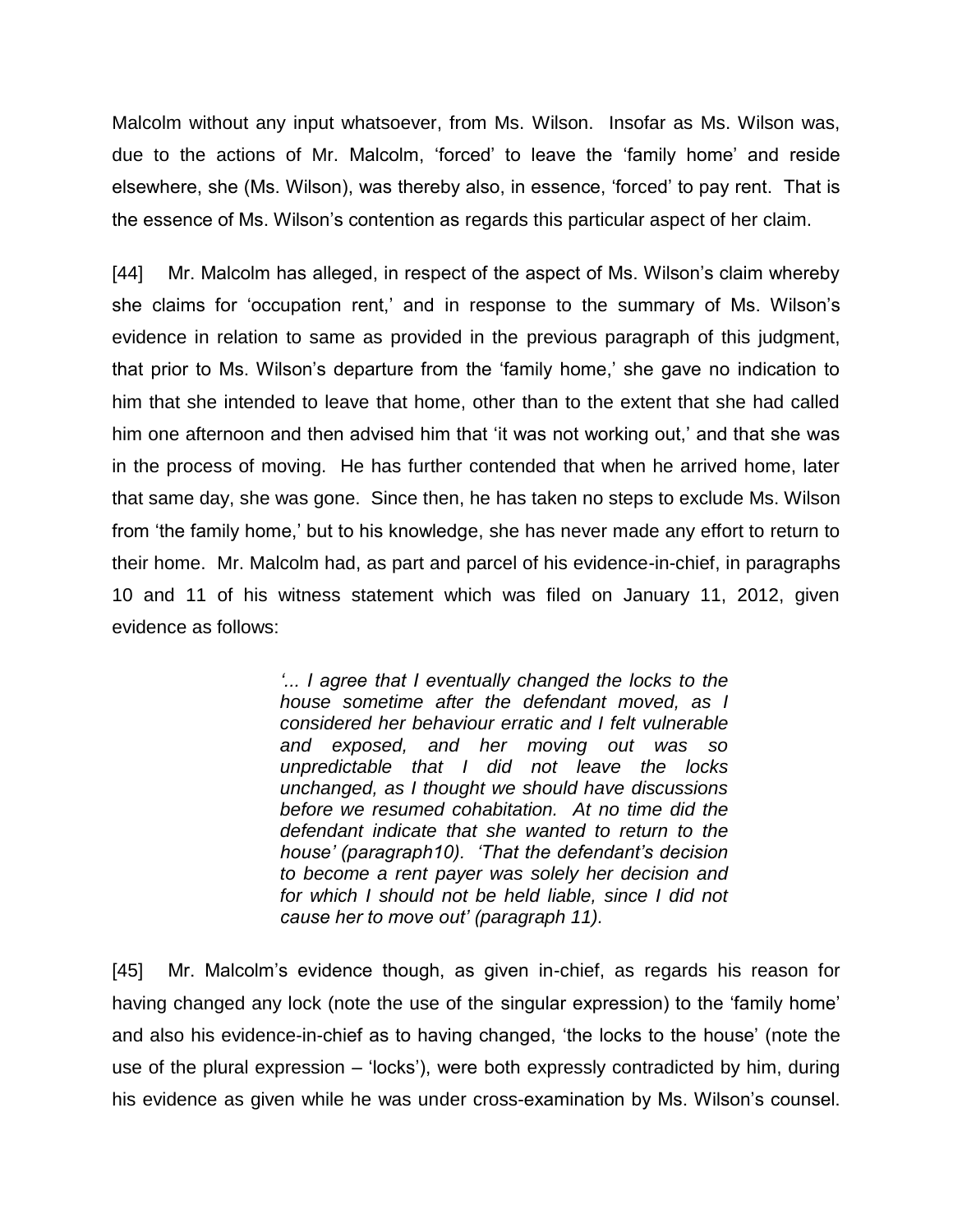This is clearly revealed by the ensuing quotation of his evidence as given under crossexamination, with respect to same. That evidence, following on respective questions (Q) or suggestions (Sugg.), being his answers (A) thereto, was as follows:

- Sugg. "After Mrs. Malcolm moved out of the property in November 2002, you stated that you changed the lock to the house, correct?'
- **A.** 'No.'
- **Q.** 'Are you saying that you changed the locks, in 2009?'
- **A.** 'Around that time.'
- **Q**. 'Is it correct to say that you changed the lock six years after your then wife moved out?'
- **A**. 'Yes, due to some repairs I was doing on the front door, I actually changed the front door.'
- **Q**. 'And this was the only lock that was changed after she moved out?'
- **A.** 'Yes.'
- **Q.** 'So the changing of the lock had nothing to do with her moving out?'
- **A.** 'No.'
- **Q**. 'You were changing a door?'
- **A.** 'Yes.'

[46] What the evidence as quoted immediately above, as was provided to this court by Mr. Malcolm has clearly revealed, is that it is either that he was untruthful under oath, in his sworn affidavit evidence as contained in paragraph 10 of his affidavit which was filed on January 11, 2012, or alternatively, he was untruthful during his evidence as given during cross-examination, at least to the extent as quoted in the last paragraph of these reasons for judgment. This court does not accept that evidence as quoted above, in these particular respects, as provided to this court by Mr. Malcolm during crossexamination. This court holds the view that not only did Mr. Malcolm change more than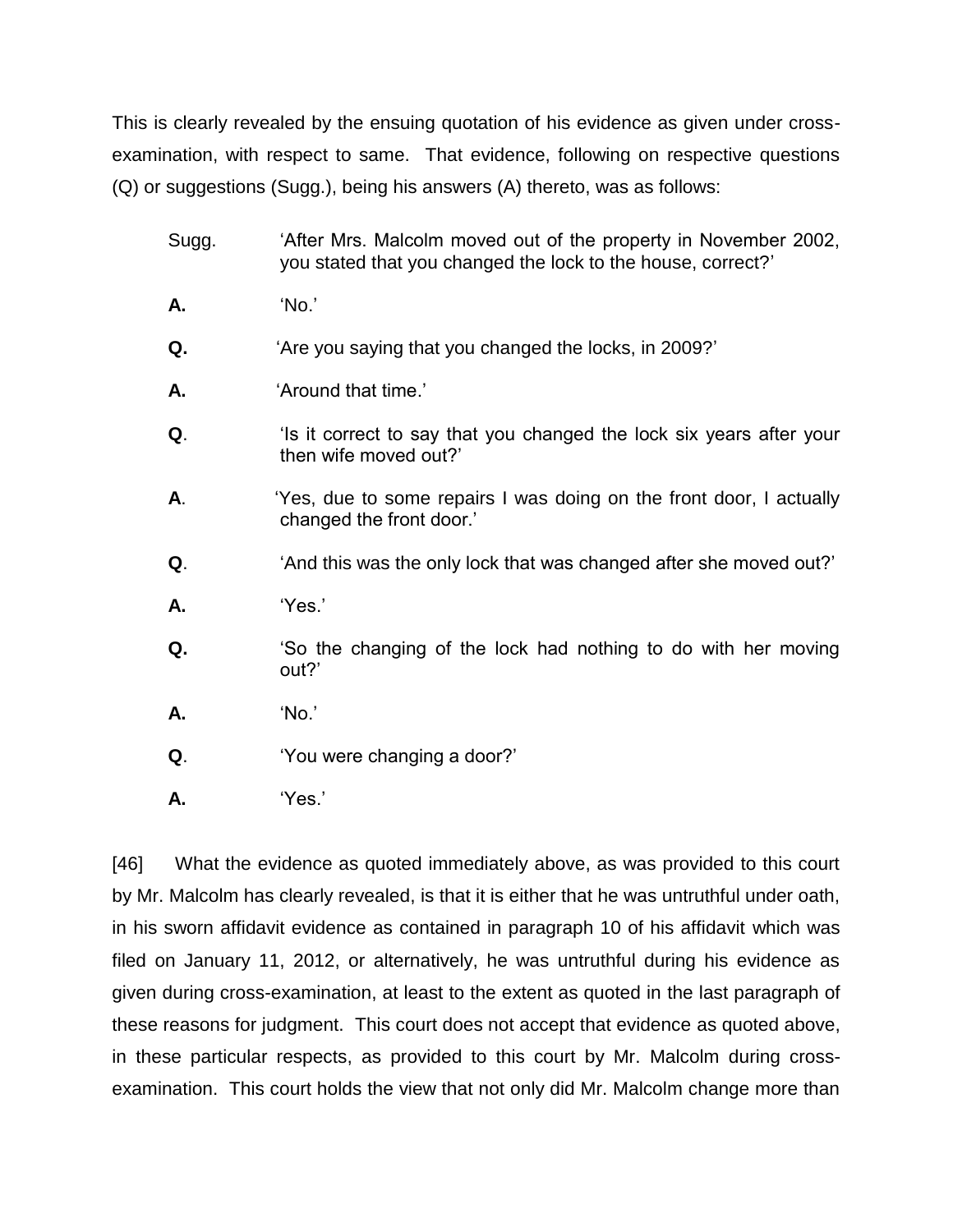one lock of the 'family home,' he in fact changed all of the locks at the family home and that he did so, because he did not wish to resume cohabitation with Ms. Wilson unless he had prior thereto, expressly agreed to same. This court also does not accept Mr. Malcolm's evidence that he changed those, 'family home' door locks in 2009. This court instead believes that he changed those door locks sometime long before 2009, bearing in mind that Ms. Wilson moved out of that home in November of 2002 and from that time that she moved out of same, he did not want her to resume cohabitation of that home, without first engaging in discussions with him concerning same. That view of his, as expressed in paragraph 10 of his affidavit as filed on January 11, 2012, would undoubtedly have led him to have changed those door locks, not long after Ms. Wilson left the 'family home.'

[47] What were the circumstances which, according to Ms. Wilson's evidence, forced her to move out of the, 'family home?' According to her, while she was living in the, 'family home,' her then husband – Mr. Malcolm, was engaging in an extra-marital affair, as a result of which, the parties frequently quarrelled and did so in the presence of the children of the marriage. As a consequence, her testimony remained consistent throughout the trial, that she was 'forced to leave the 'family home,' since those quarrels were detrimentally affecting the parties' children.'

[48] On the other hand, it was Mr. Malcolm's evidence on this, which evidence also remained consistent throughout the trial, that although the parties did sometimes quarrel and did so sometimes in the presence of the children of the marriage, nonetheless, he does not believe that the said quarrels were sufficiently grave to justify Ms. Wilson's departure from the, 'family home,' or that they were negatively affecting the children of the marriage. He also testified that although the parties had, 'problems,' he had not considered them as being 'sufficiently grave.'

[49] As earlier stated in these reasons for judgment, Ms. Wilson has specifically alleged that Mr. Malcolm was engaging in an extra-marital affair while the parties were residing together in the 'family home.' Interestingly enough, Mr. Malcolm, in response to the affidavit evidence of Ms. Wilson as regards that alleged extra-marital affair, has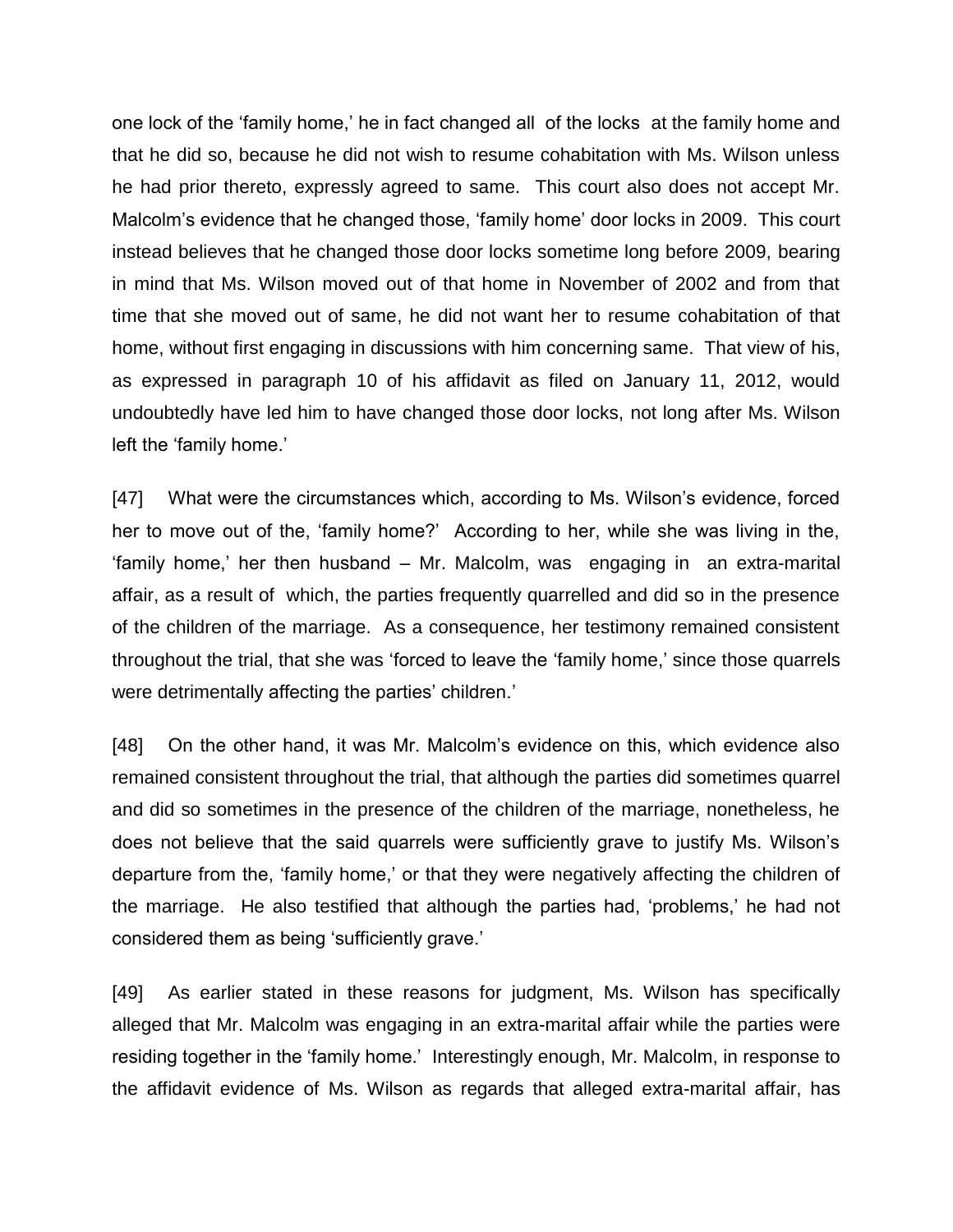provided sworn evidence to this court, by means of that which he has deposed to in paragraph 8 of his affidavit which was filed on January 11, 2012, as follows: *'...I make no admission as regards any affair that I am alleged to have had.'*

[50] By virtue of rules of court applicable to fixed date claim form proceedings, the affidavits filed by the respective parties, constitute the respective parties' statements of case. See in that regard, **rules 8.1(1) (b)** read along with **rule 10.2 (2) of the CPR** in that regard. As such, **rule 10.5(1),(3) and (4) and (5) of the CPR** should be considered for the purpose of deciding on whatever it was legally appropriate for Mr. Malcolm to have put Ms. Wilson, 'to proof' of her allegation that at the relevant time, he was involved in an extra-marital affair. **Rule 10.5(1) of the CPR** requires a defendant, in his defence, to set out all of the facts on which he relies to dispute the claim. **Rule 10.5(3) of the CPR** requires a defendant to set out in his defence, which (if any), of the allegations in the claimant's statement of case, are admitted; and which (if any) are denied; and which (if any) are neither admitted nor denied, because the defendant does not know whether they are true, but which the defendant wishes the claimant to prove. **Rule 10.5(4) of the CPR** requires a defendant who is denying any allegation in the claimant's statement of case, to not only state the reason(s) for denying such allegation, but also, if such defendant intends to prove a different version of events from that given by the claimant, to set out that alternate version of events, in his defence. **Rule 10.5(5) of the CPR** states that where in relation to any allegation in the claimant's claim form or particulars of claim ('statement of case'), the defendant neither admits that allegation, nor denies the same and puts forward a different version of events, the defendant must state the reasons for resisting the allegation.

[51] Following from this, it is clear to this court, that the factual issue as to whether or not between late 1999 and 2002, Mr. Malcolm was involved in an extra-marital affair, is undoubtedly an issue which Mr. Malcolm must have personal knowledge of. It is either that he was engaged in such an extra-marital affair at that time, or he was not. Surely, he would know if he was or was not so engaged at that time. In the circumstances, it was not open to him, to have merely put Ms. Wilson to proof of her allegation in that particular respect. He could only properly have exercised such an option in his defence,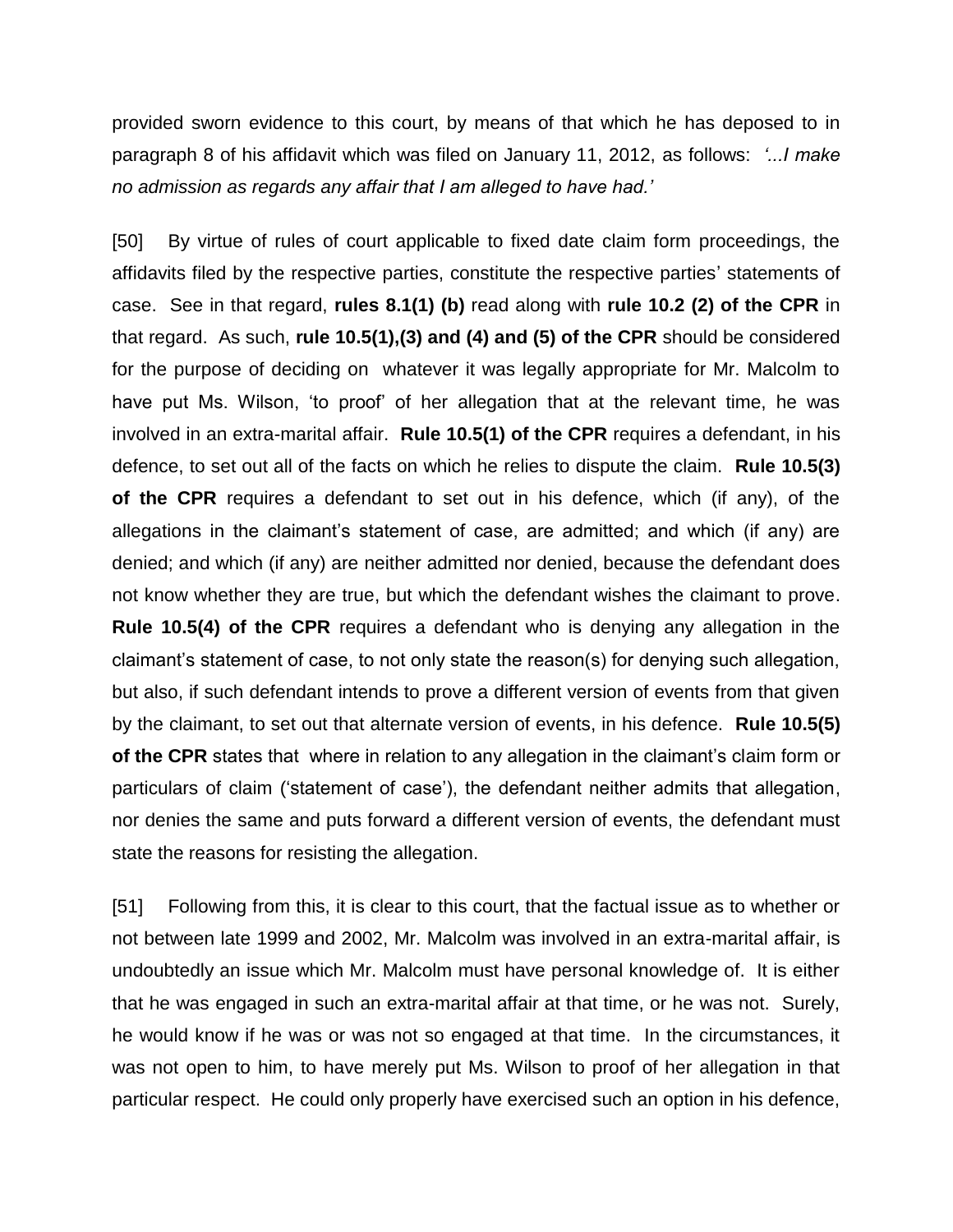if he had no personal knowledge of that particular factual issue. Even if so, having neither denied nor admitted that particular allegation, Mr. Malcolm was required by rules of court, to have set out his reason(s) for putting Ms. Wilson to proof of same. He did not do that. His failure to deny the same therefore, is taken by this court, as being equivalent to an admission of that particular factual allegation. In the circumstances no oral evidence need have been led at trial as regards same. As things turned out, this court's evidentiary records from trial, do not show that any oral evidence was led on this particular issue at trial. This court though, does not hold the view that Ms. Wilson was required to have, through her attorney, cross-examined Mr. Malcolm on that issue since Mr. Malcolm, had not, in reality, appropriately defended himself, in these court proceedings, against same. In essence, his putting of Ms. Wilson to proof of same, without having set out any reasons for having so done, was tantamount to a failure to deny an allegation which he would have been able to and indeed, for the purposes of this case, would have been the person best poised to have denied. His failure to have so done, has thus, led this court to conclude that the said allegation of Mr. Malcolm having engaged in an extra-marital affair while residing with Ms. Wilson, his then wife, in their, 'family home,' has been duly proven.

[52] It is undisputed evidence, that after Ms. Wilson left the 'family home,' it was Mr. Malcolm who exclusively paid the mortgage payments for that home and who also, exclusively paid the taxes for same and carried out regular maintenance work upon same, as a result of all of which, significant sums of money would have been spent, exclusively by Mr. Malcolm. The benefit of all such expenditure, whether it be in terms of the mortgage, taxes or maintenance, would ensue undoubtedly, to the benefit of the parties, but such payments having been made by Mr. Malcolm solely, will lead ultimately, to greater financial benefit for Ms. Wilson than it will for Mr. Malcolm, this since, this court will, for reasons earlier set out in this judgment, order that the parties are each entitled to receive an equal share of the net proceeds of sale of the, 'family home.'

[53] It will lead to greater financial benefit for Ms. Wilson than it will for Mr. Malcolm, since there can hardly be any doubt that any properly maintained townhouse in St.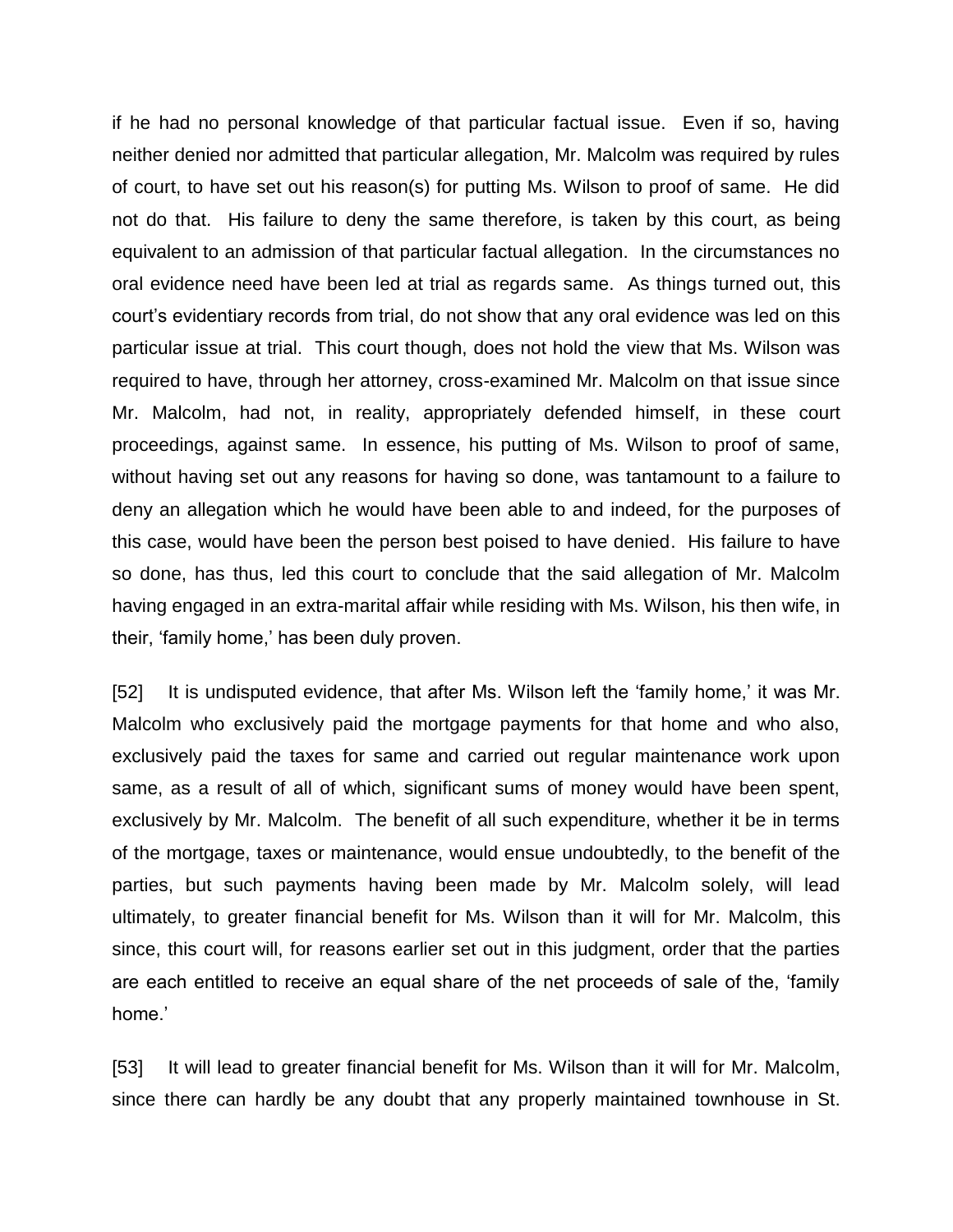Andrew, such as is the parties' 'family home,' which is situated in Kingston 20, will likely have significantly appreciated in value through the years. Thus, what the same would be valued for in 2013 will likely be a significantly greater monetary sum that it would have been valued at when Ms. Wilson left that townhouse in 2002. Furthermore, since she has left that townhouse, Ms. Wilson has not contributed financially towards same, either in terms of the making of any payment towards lowering the mortgage debt incurred in the acquisition (purchase) of same by the parties, or even in paying property taxes or contributing to the maintenance of same. On the other hand, it is Mr. Malcolm who has solely made all such payments in respect of that townhouse since the date in late 2002, when Ms. Wilson moved out of same. Thus, Mr. Malcolm has incurred far more expense in respect of the said 'family home,' than has Ms. Wilson, yet, by virtue of the presumption as set out in **Section 6 of PROSA**, which has not at all been rebutted, the parties will obtain, by order of this court, an equal share of the net proceeds of sale of same, in the event that Mr. Malcolm is either unwilling or unable to, within the time to be allotted, purchase Ms. Wilson's 50% net share of the value of same. This is an important consideration to be had by this court, just as is the undisputed evidence that Ms. Wilson had to pay rent, after she permanently left the 'family home' and that since then, she has been paying rent of \$25,000.00 each month.

[54] Ms. Wilson though, interestingly enough, even though having providing uncontradicted evidence to this court, that she has, since having moved out of the 'family home,' been paying rent of \$25,000.00 each month, is nonetheless, claiming for 'occupation rent' in the sum of \$30,000.00 each month and is claiming same for the period of six years immediately preceding the filing of her claim on February 11, 2011 and continuing until either the, 'family home' is sold, or Mr. Malcolm acquires her interest therein, or he gives up his occupation thereof, whichever is earlier. This court is unable to answer the question as to why Ms. Wilson is claiming against Mr. Malcolm, for the sum of \$30,000.00 per month as, 'occupation rent,' in circumstances wherein it is Ms. Wilson's sworn affidavit evidence, as set out in paragraph 12 of her affidavit which was filed on February 11, 2011 and which therefore was, by earlier order of this court, as made at a case management hearing, to stand, along with all of the other affidavit evidence filed by the parties in these consolidated claims, as part and parcel of her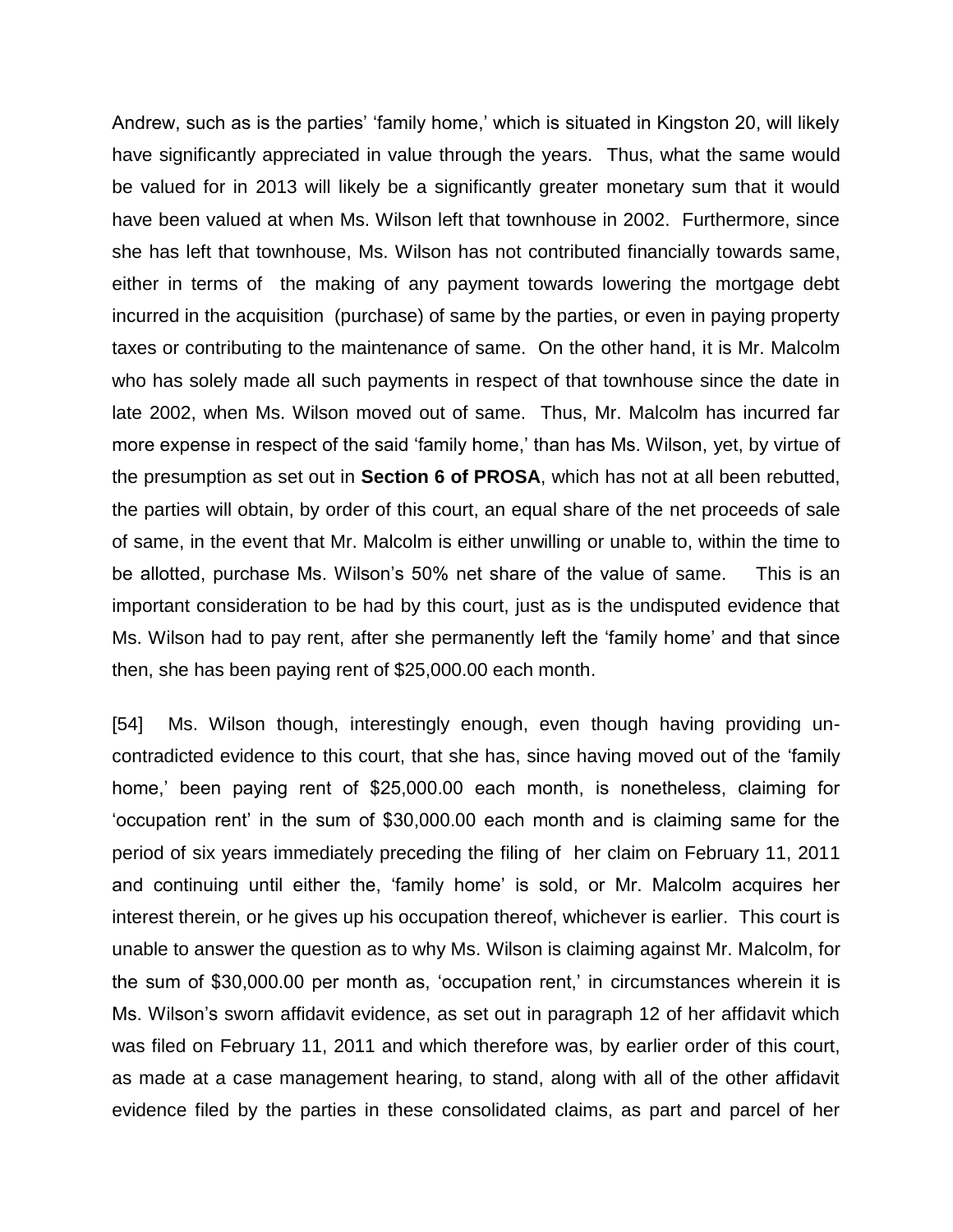evidence-in-chief. In the circumstances, this court takes the view that Ms. Wilson cannot properly claim for a sum larger than \$25,000.00 per month, as, 'occupation rent.' Furthermore, this court wishes to make it clear at this juncture, that whilst this is the most that can be properly be claimed for as, 'occupation rent,' by Ms. Wilson, this is not at all to be taken as even so much as implying, much less expressing, that this court considers that Ms. Wilson has proven, in any respect, her claim for, 'occupation rent.' This aspect will be looked at more closely, further on in these reasons for judgment.

[55] In the case of **Jones (AE) v Jones (FW)** – [1977] 2 All ER 231, the facts of which case will not be set out herein, Lord Denning M.R. stated as follows:

> *'First the claim for rent. It is quite plain that these two people were in equity tenants-in-common having a three-quarter and one-quarter share respectively. One was in occupation of the house. The other not. Now the common law said clearly that one tenant in common is not entitled to rent from another tenant in common, even though that other occupies the whole. That appears from McMohan v Burchell – [1846] 2 Ph 127, at p. 134, per Lord Cottenham, LC and Henderson v Eason. [1851] 17 QB 701, at p. 720. Of course if one of the tenants let the premises at a rent to a stranger and received the rent, there would have to be an account, but the mere fact that one tenant was in possession and the other out of possession did not give the one that was out any claim for rent. It did not do so in the old days of legal tenants-in-common. Nor does it in modern times of equitable tenants in common... As between tenantsin-common, they are both equally entitled to occupation and one cannot claim rent from the other. Of course, if there was an ouster, that would be another matter; or if there was a letting to a stranger for rent that would be different, but there can be no claim for rent by one tenant in common against the other whether at law or in equity.' (P. 235 B - E)*

[56] Taking said dicta from Lord Denning MR (as he then was) into account and fully relying on same insofar as this legal issue as regards Ms. Wilson's claim for 'occupation rent' it is Mr. Malcolm's primary contention in response to that aspect of Ms. Wilson's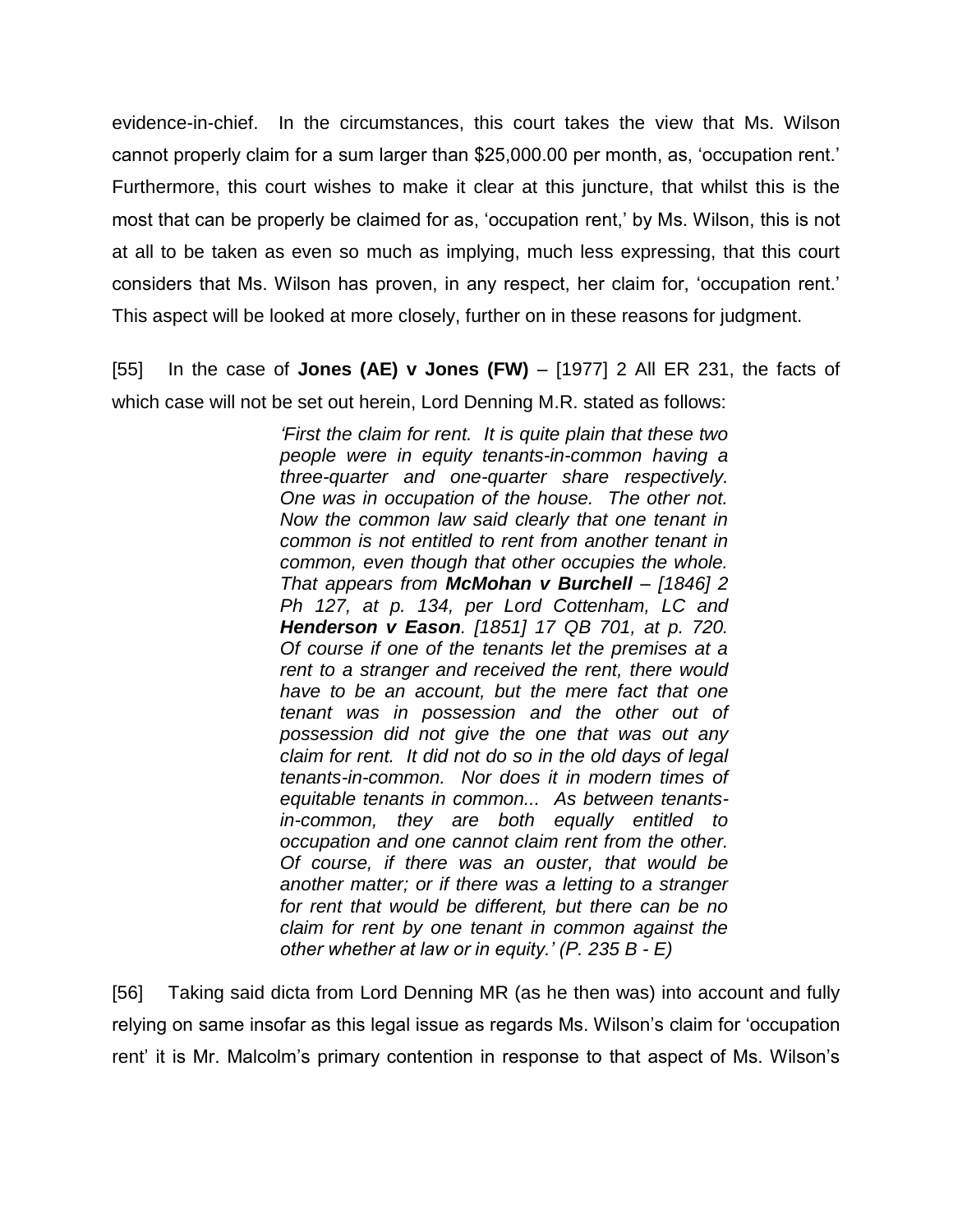claim, that there was no 'ouster' of Ms. Wilson form the, 'family home' and in the circumstances, no 'occupational rent' ought to be awarded by this court to Ms. Wilson.

[57] Counsel for Ms. Wilson has submitted to this court, in the skeleton submissions prepared by him, that even if this court were to conclude that there has been no, 'ouster' of Ms. Wilson from the, 'family home,' nonetheless, Ms. Wilson would still be entitled to occupation rent. Counsel for Ms. Wilson has relied on the following cases, which he contends, support that legal proposition. Those cases are *Byford v Butler* – [2004] 1FLR 56; *Leake (formerly Bruzzi) v Bruzzi* – [1974] 2 All ER 1196 and **Suttil** *v Graham* – [1977] 1 WLR 819. In paragraph 16 of the court's judgment in the *Byford v Butler* case, Lawrence Collins J., stated that:

> *'A court of equity will order an inquiry and payment of occupation rent, not only in the case where the coowner in occupation has ousted the other, but in any other case in which it is necessary in order to do equity between the parties that an occupation rent be paid.'*

This court accepts the validity and applicability of this proposition as stated by Lawrence Collins J in the *Byford v Butler* case, rather than the inflexible rule as expressed by Lord Denning, MR (as he then was) – that being a rule which, it seems, was supported by the much older caselaw. This court does not support such an inflexible rule for two reasons – both being of equal importance. The first is that it a rule which is not supported by caselaw decided subsequent to the decision rendered by the England and Wales Court of Appeal and reported in 1977 in the case – *Jones (AE) v Jones (FW)*  (*op. cit*).This is not only so in the *Byford v Butler* case (*op. cit*), which was a Chancery Division (CL.D.) judgment emanating from England's then High Court, and therefore, is less persuasive precedent, insofar as this court is concerned, than is the England and Wales Court of Appeal judgment in the **Jones (AE) v Jones (FW)** case. It is also not more persuasive precedent than the case of – **Re Pavlou (A bankrupt**) – [1993] 1 WLR 1046, that being a judgment which also emanated from the Chancery Division of England's then High Court. In the **Pavlou** case, Millett J. stated the applicable principles in this way: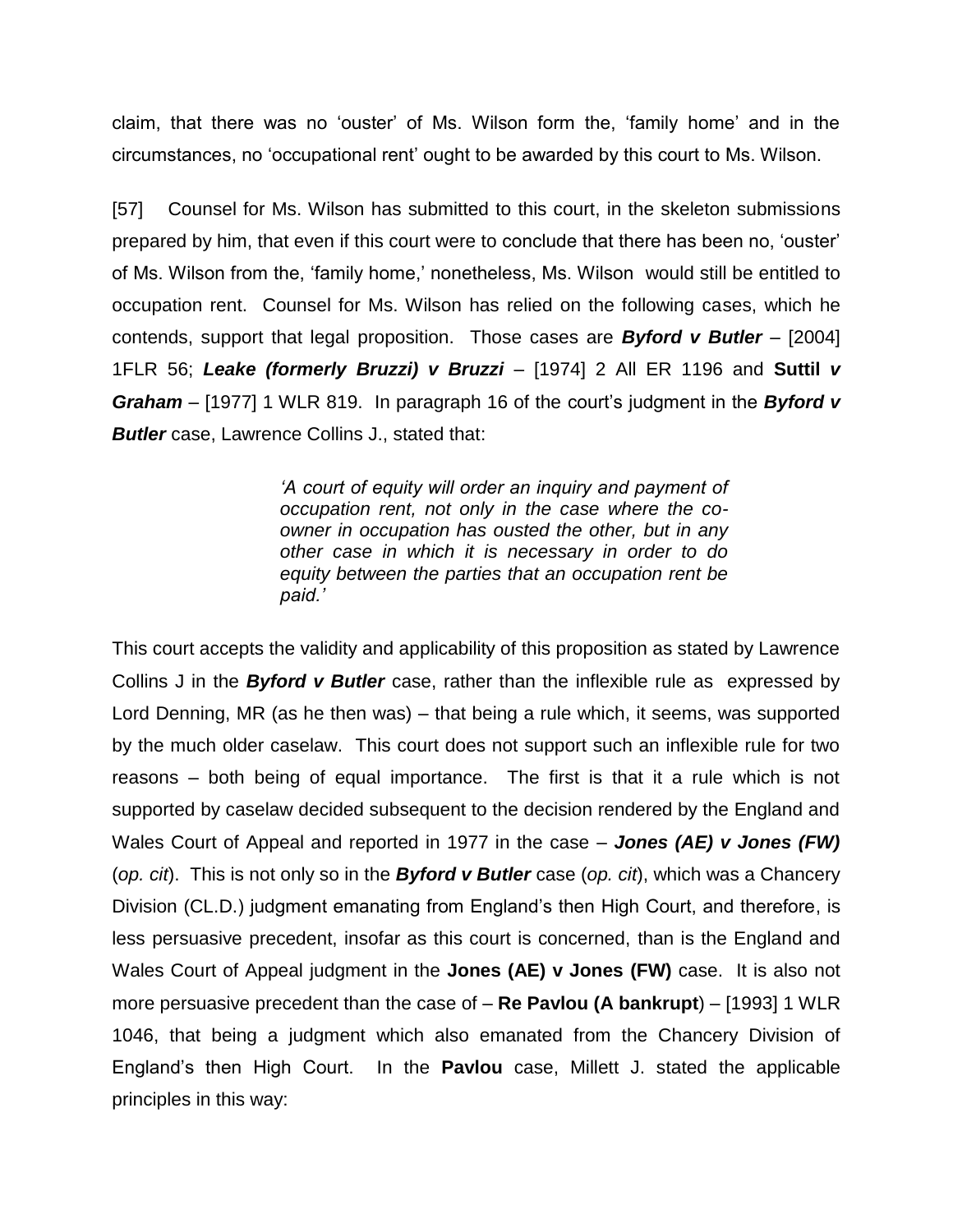*'First, a court of equity will order an inquiry and payment of occupation rent, not only in the case where the co-owner in occupation has ousted the other, but in any other case in which it is necessary to do equity between the parties that an occupation rent should be paid. The fact that there has not been an ouster or forcible exclusion therefore is far from conclusive. Secondly, where it is matrimonial home and the marriage has broken down, the party who leaves the property will, in most cases, be regarded as excluded from the family home, so that an occupation rent should be paid by the co-owner who remains. But that is not a rule of law; that is merely a statement of the prima facie conclusions to be drawn from the facts. The true position is that if a tenant-incommon leaves the property voluntarily but would be welcome back and would be in a position to enjoy his or her right to occupy, it would normally not be fair or equitable to the remaining tenant-in-common to charge him or her with an occupation rent which he or she never expected to pay.' (at p. 1050).*

[58] This court entirely accepts the above – quoted statement from Millett J. as setting out not only the correct law, but also the legal principles which are most pertinent for the purpose of resolving the particular issue of the claim by Ms. Wilson for 'occupation rent.' Applying the same to the matter at hand, firstly, this court concludes, as a matter of fact, that by having changed the locks of the, 'family home,' after Ms. Wilson had, prior thereto, left that townhouse as a matter of her personal choice and voluntarily and having done so without any prior notice to Ms. Wilson and without, at any time, having offered to her, a set of the new keys that would then have had to have been used by her if she wished to access that town home, Mr. Malcolm thereby, at that stage, effectively ousted Ms. Wilson from the, 'family home' which they then owned and even now own, as tenants-in-common.

[59] This court has concluded, as a matter of fact, that Ms. Wilson left the, 'family home' voluntarily, since, even though this court has, for legal reasons earlier adumbrated, concluded that Ms. Wilson has successfully proven her allegation that, at the material time, Mr. Malcolm had been engaged in an extra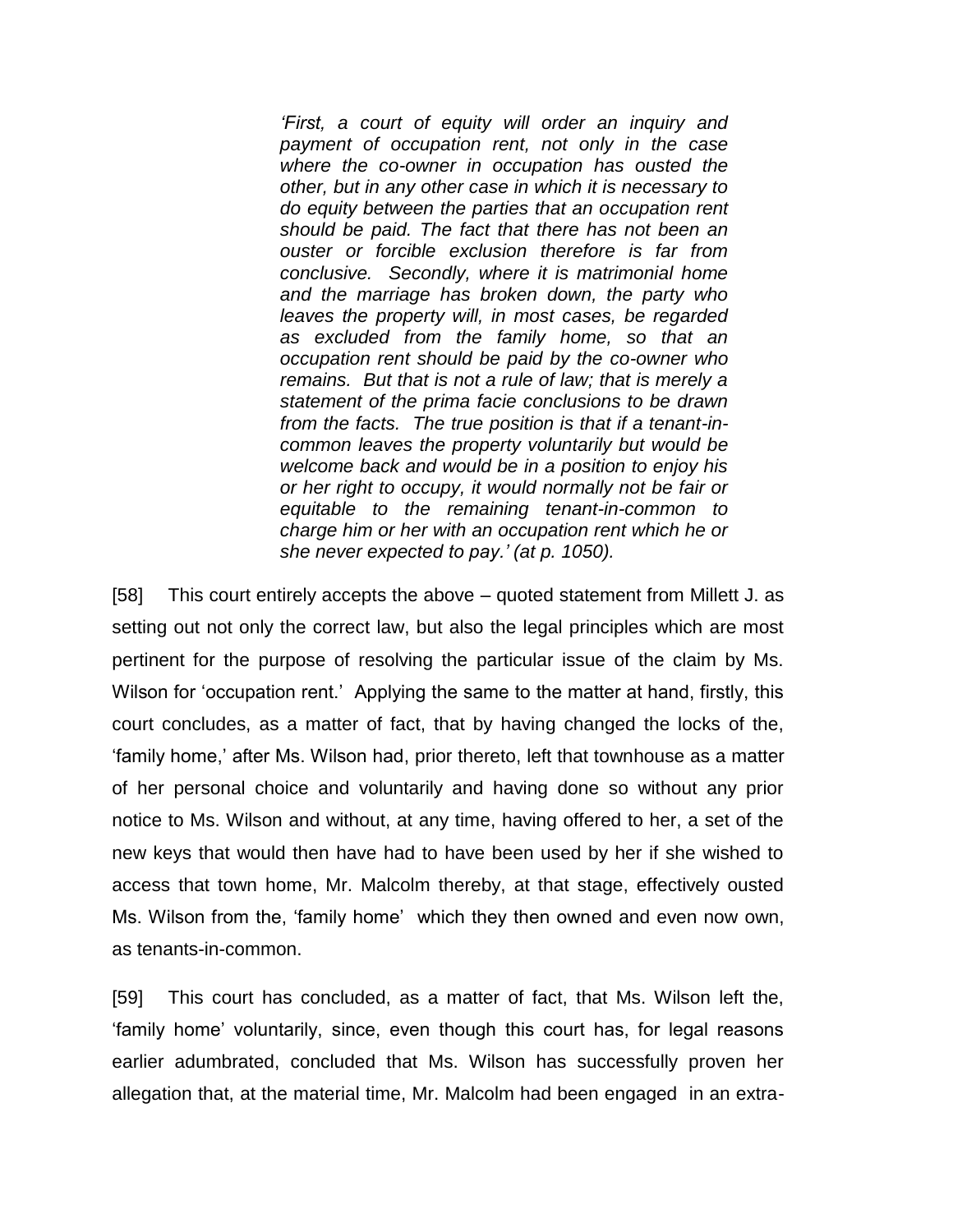marital affair, nonetheless, this court does not accept that such a situation, in and of itself, bearing in mind that there exists no evidence of either the extent to which the said extra-martial affair had reached in terms of potential permanence or otherwise, or even as to the length of time that such extra-marital affair had lasted for, should be taken as having, 'forced' Ms. Wilson to leave the 'family home.' Marriages will usually have their so-called, 'ups and downs' and oftentimes, one or perhaps even both parties to a marriage will often engage in actions or inactions which will be detrimental to the marriage, albeit that sometimes that party or those parties, will not and do not always recognize that this will be so. As such, for any marriage to work well, a great deal of, 'give and take' will usually be required throughout. Certainly therefore, if, as part and parcel of an extra-marital affair, a husband or wife engaged in such, were to try to bring the extra-marital affair partner into the, 'family home,' to live there permanently, whilst the non-offending spouse is still living in that home, then in such circumstances, that spouse may very well be adjudged by a court as having been 'forced,' out of that home, if he or she were then to leave that home. Everything will, of course, depend on the particular circumstances of each particular case. In the case at hand though, insufficient evidence was led at trial by Ms. Wilson as to what were all of the pertinent circumstances concerning the alleged and proven extra-marital affair that was engaged in by Mr. Nicholson at the material time. The only evidence that was really led by Ms. Wilson as regards same, is that such extra-marital affair was engaged in while the parties resided together in the, 'family home' and that the parties had quarrelled about same in the presence of the children of the marriage. Such evidence on this point, cannot and does not lead this court to the conclusion that Ms. Wilson was 'forced' out of the 'family home.' This court though, for reasons earlier provided, has concluded that Ms. Wilson was nonetheless ousted from the 'family home,' as at the point in time when the locks of that townhouse were changed and she was thereby deprived of access thereto.

[60] The fact that this court has concluded, as a matter of fact, that Ms. Wilson was ousted from the 'family home,' does not, in and of itself, entitle her to obtain,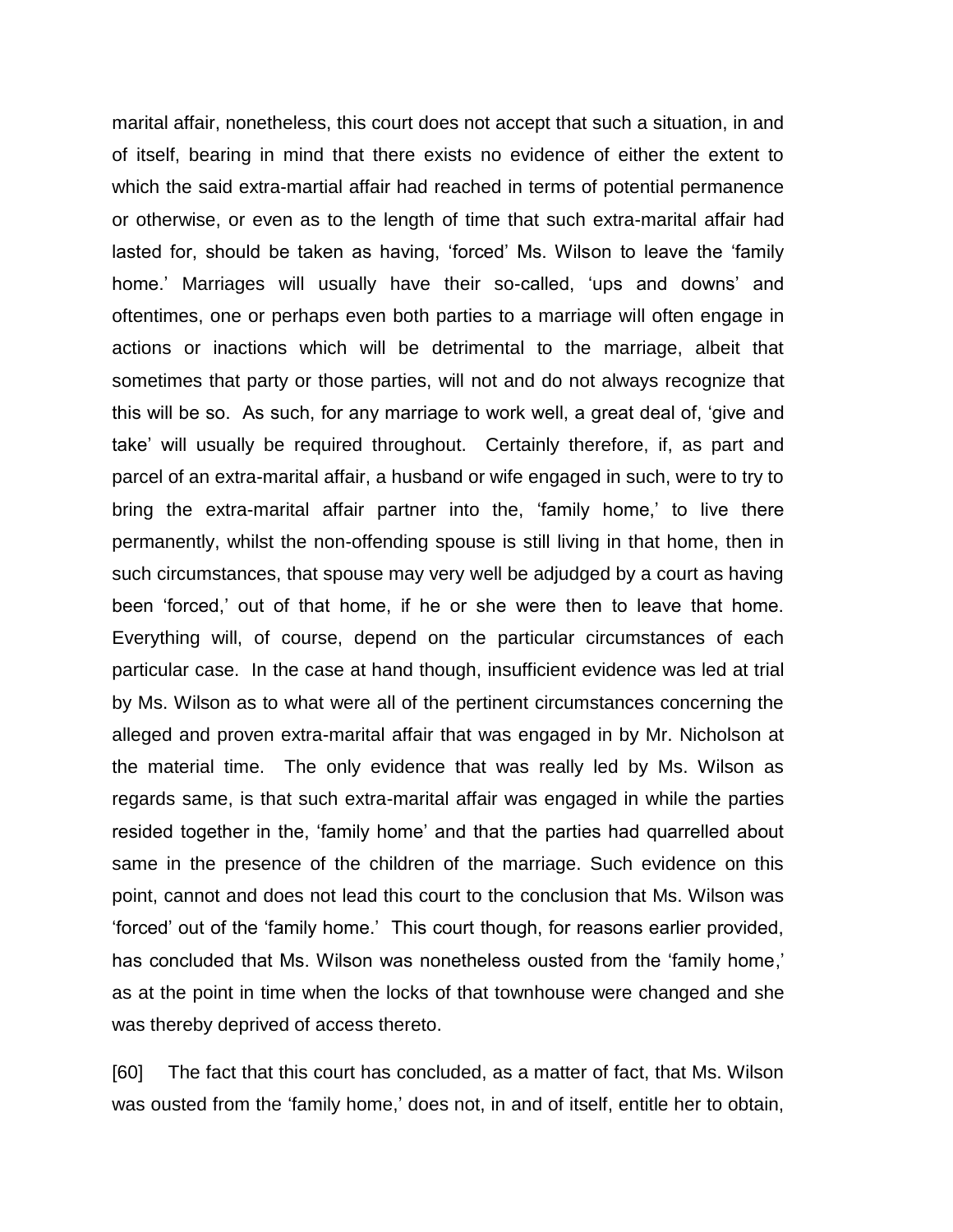'occupation rent' by order of this court. This court must still have regard to what is the primary consideration, that being whether equity or fairness to Ms. Wilson, justifies, in the particular circumstances of this particular case, this court awarding in her favour and as against Mr. Malcolm, 'occupation rent.' This court does not hold the view that the equity of this case is in Ms. Wilson's favour in that respect.

[61] The equity is not in her favour for at least two very important reasons. The first of these is that it is the uncontradicted evidence of Mr. Malcolm, that Ms. Wilson had, at no time after having left the family home with the children of the marriage, ever even so much as expressed to Mr. Malcolm, any desire to return to that home along with the children and resume living with him there. Instead it was Mr. Malcolm who, according to the evidence of Ms. Wilson, visited the home of her sister, which is the home in which she was living after she had permanently left the, 'family home,' in order to visit the children of the marriage. It was also Ms. Wilson's evidence that she had, from time to time, taken the children of the marriage to visit with Mr. Malcolm at the, 'family home,' but was on those occasions, unable to gain access to same solely as a matter of her own volition. As such, Ms. Wilson could undoubtedly have asked Mr. Malcolm to resume living with him there if she had wished to do so. It is very clear to this court that she did not ask for same, because she did not desire same. It certainly seems to this court therefore, that Ms. Wilson's claim for, 'occupation rent' is nothing more than, for her, a potentially useful afterthought, through which she believed that she could gain some commercial advantage. A court of equity which this court functions as in this particular respect, will not lend any support to such afterthought.

[62] Furthermore, the equity of Ms. Wilson's case as regards her having been ousted from the, 'family home' and thereby claiming for 'occupation rent' at this time, certainly does not favour her being awarded such relief by order of this court. This is because, whilst away from that townhouse, as earlier mentioned in these reasons for judgment, it was Mr. Malcolm who solely paid the mortgage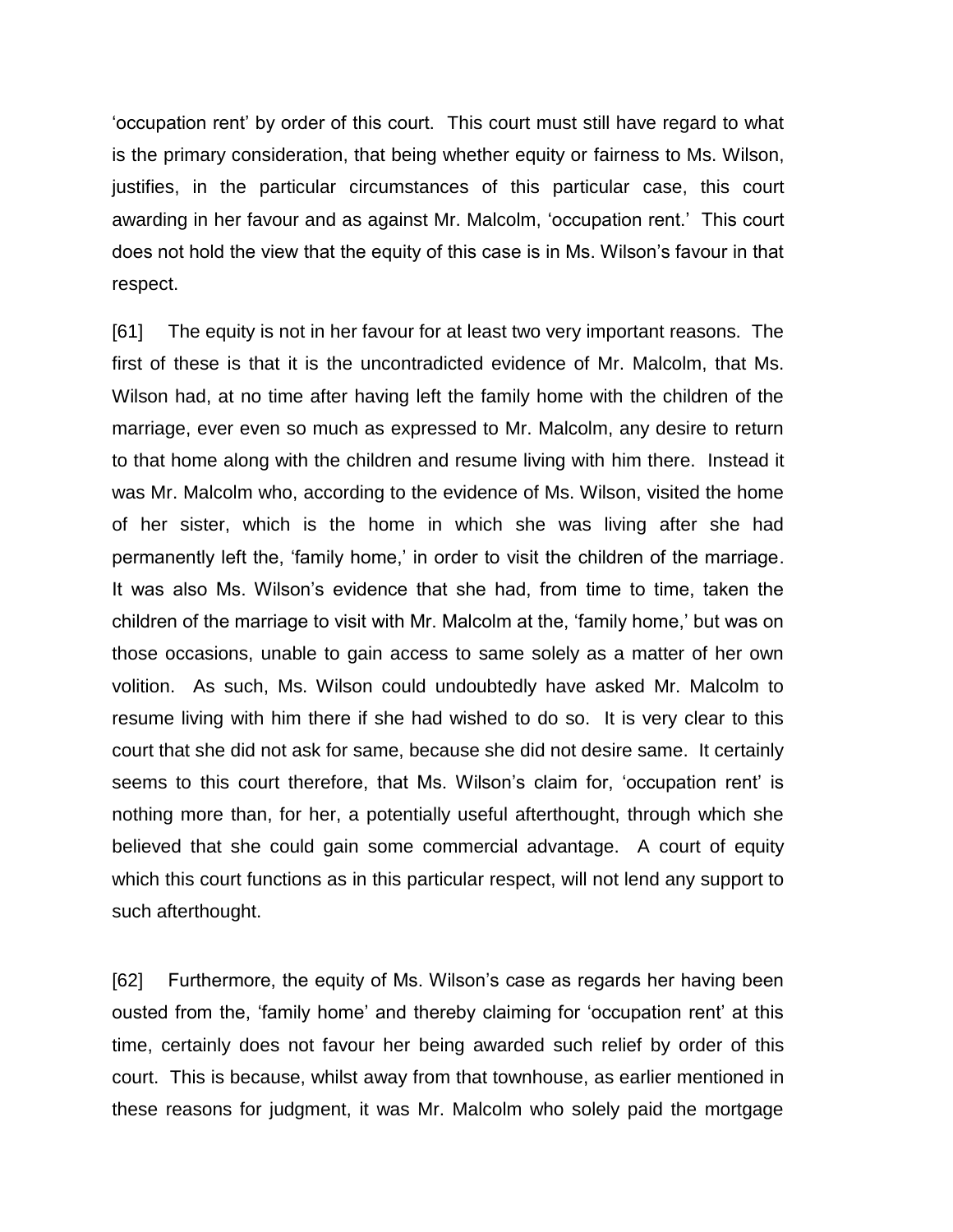payments, taxes and for the upkeep of said town home. Prior to having left that townhouse, Ms. Wilson was, according to her own evidence, equally sharing the mortgage payment which was to be paid in each month, for that town home. As things will stand as a consequence of the order of this court, Ms. Wilson will be entitled to recover 50% of the value of the net proceeds of sale of the town home, if sold via public auction, of if her share is sold to Mr. Malcolm, she will still be entitled to obtain from him, the net value of her 50% share of the town home, as consideration for the transfer to him, of her 50% share of that town home. In the circumstances, Ms. Wilson should not benefit any further, financially, from that home. This court, for those reasons, will deny Ms. Wilson's application for, 'occupation rent.'

[63] There is one other small point to be made thought before this court next moves on to making the required orders and it is that this court noticed with puzzlement, that Ms. Wilson had claimed for 'occupation rent' for a period of six years prior to her claim having been filed. This court just wishes to make it clear that a claim for 'occupation rent' is not the equivalent of a claim for rent founded upon the law of contract between landlord and tenant. It is a claim based solely on equity. As such, there is no limitation period application to same, albeit this court does know and would ask that litigants and legal practitioners alike, carefully note the equitable maxim, 'delay defeats equity.'

## **Orders**

[64] This court now, for all of the reasons as detailed above, makes the following orders:

- (i) The Claim No. 2011 HCV 02007, between the parties Junior Malcolm as claimant and Vilma Mae Wilson Malcolm, as defendant, is dismissed with costs of that claim being awarded to the defendant therein and such costs are to be taxed if not sooner agreed.
- (ii) The premises registered at volume 1309 folio 578 of the Register Book of Titles and with residential address at 58 Portview Mews,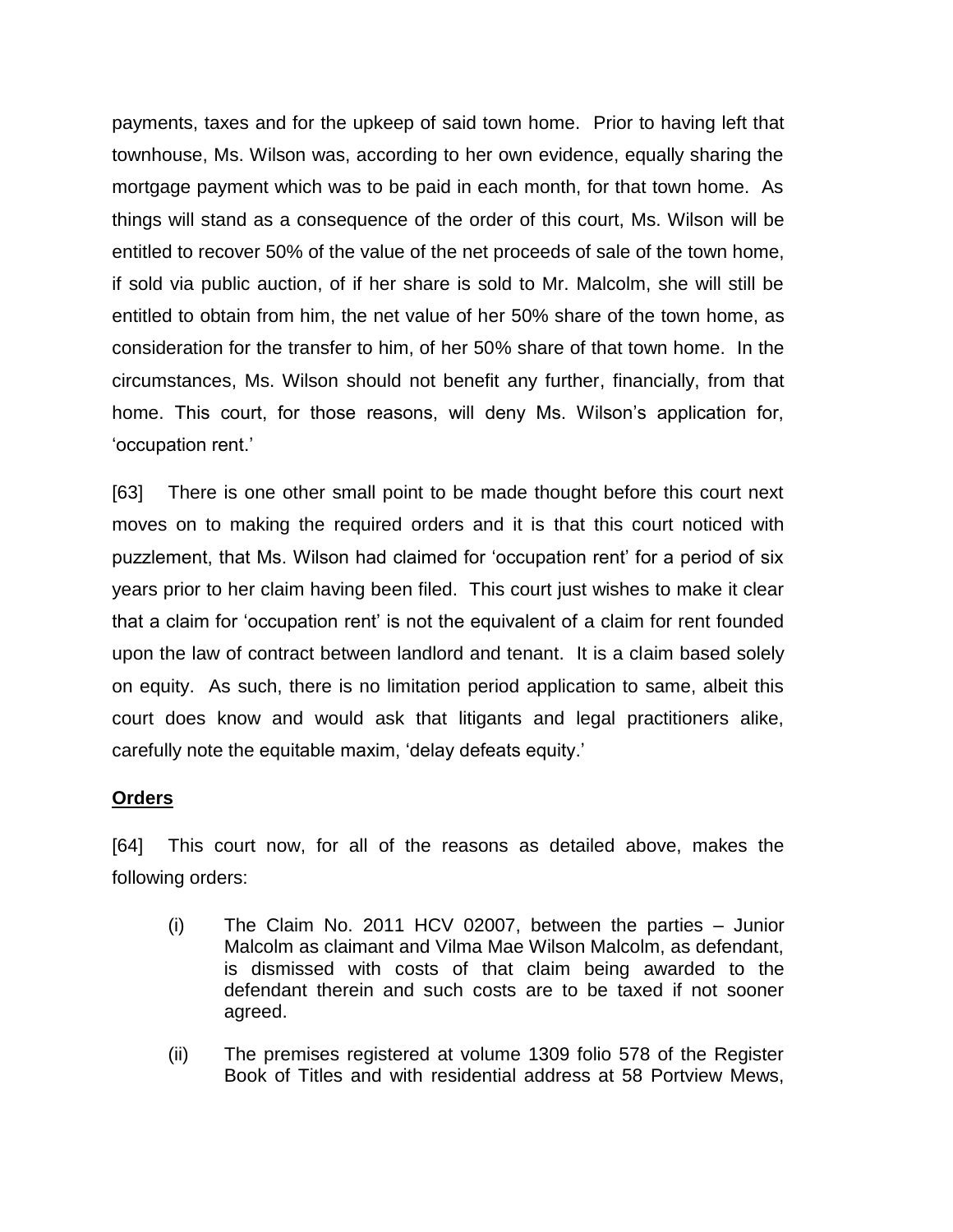Kingston 20, in the parish of St, Andrew, is owned in equal shares of 50% alike, by Mr. Malcolm and Ms. Wilson.

- (iii) Mr. Malcolm shall have the first option to purchase Ms. Wilson's 50% interest in the premises referred to in Order No. (ii) hereof and if he is to exercise that option, he shall notify Ms. Wilson's attorney of same, within three months of the date of this order and shall execute an agreement for sale as regards same, by not later than six months subsequent to the date of this order.
- (iv) It is ordered that in the event that Mr. Malcolm chooses to exercise the option to purchase Ms. Wilson's 50% share of the premises referred to in order (ii) hereof, Ms. Wilson shall, in such event, be required to execute an agreement for sale pertaining to same, by or before the conclusion of the time period specified in Order No. (iii) permitted to Mr. Malcolm to execute said agreement for sale and additionally, shall be required to be paid by Mr. Malcolm no more than the value of her 50% share of said premises, less 50% of the costs associated with the transfer of same to him. Mr. Malcolm shall bear the remaining 50% of such costs.
- (v) The said premises shall be valued by a certified valuator, at the discretion of the parties, but if the parties cannot or do not agree as to who shall conduct the said valuation, within two weeks of this order, then in such event, Mr. Malcolm shall then be entitled, in exercise of his sole discretion, to engage the services of a certified valuator for that purpose. All costs associated with the valuation of the said premises, shall be borne equally by the parties.
- (vi) In the event that Mr. Malcolm shall either fail to exercise his option to purchase as per this order, or alternatively, does not execute the requisite agreement for sale, within a period of six months subsequent to the date of this order, then the said premises shall be made available for sale on the open market and shall be sold at a price which is no lower that the market value of that premises as assessed by the certified valuator.
- (vii) If the said premises is sold on the open market, then all costs associated with the transfer of same to the purchaser thereof, shall be borne equally by the parties and the parties shall each be entitled to derive from such sale, 50% of the net proceeds of sale.
- (viii) In the event that either party is unwilling or unable to execute the requisite land transfer documentation as may, in any event, be required to be executed, following upon this order, then the Supreme Court Registrar shall be authorized to execute any such documentation on such party's behalf.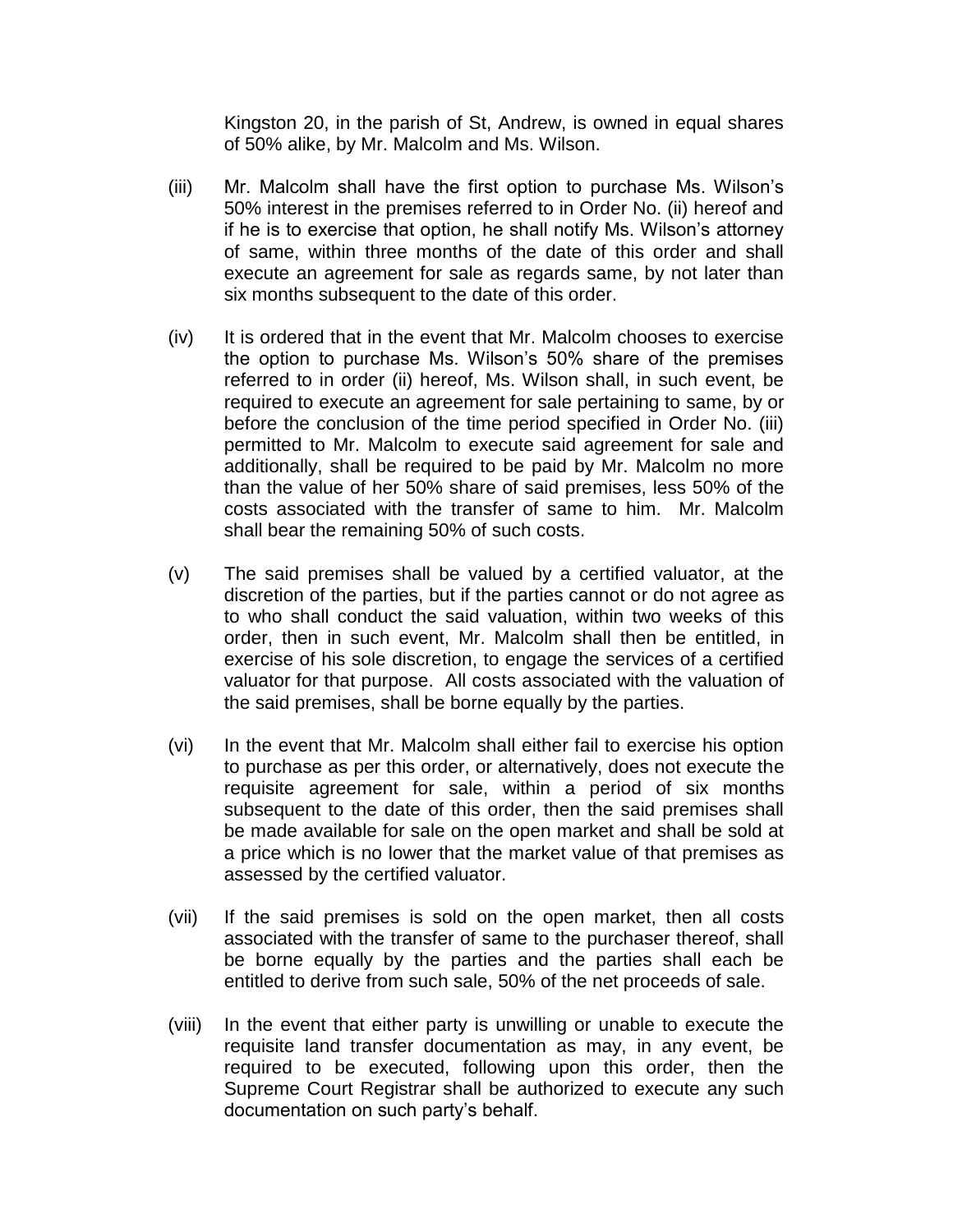- (ix) Pursuant to the provisions of section 9 of PROSA, if there is carried out pursuant to this order, a transfer of Ms. Wilson's interest in the said premises to Mr. Malcolm, such transfer shall be exempt from transfer tax.
- (x) The parties are each restrained from in any way parting with their respective interest in the said premises, other than in accordance with the terms of this order and additionally, are restrained from carrying out any work in relation to said premises other than such as will likely increase the value thereof and are restrained from utilizing the said premises as security for any loan, or any form or equivalent of a loan, whatsoever, at any time subsequent to the date of this order.
- (xi) The law firm of McNeil and McFarlane, with office situated at No. 47F Old Hope Road, Kingston 5, shall have carriage of sale, in the event that Mr. Malcolm chooses to exercise his option to purchase Ms. Wilson's 50% interest in the said premises, in accordance with the terms of this order.
- (xii) In the alternative, if the said premises is to be sold on the open market, then the law firm of Donovan St. L. Williams and Company with office situation at Suite 7, Wyndham Hotel, 77 Knutsford Boulevard, Kingston 5, shall have carriage of sale.
- (xiii) Ms. Wilson's claim for, 'occupation rent' is denied.
- (xiv) There shall be, within 14 days of the date of this order, provided by Mr. Malcolm to Ms. Wilson, a written inventory of all items of personal property in the said premises as at the date of this order.
- (xv) If the parties can agree on how the items of personal property in the said premises at present, are to be divided as between themselves, then such items shall be so divided between them, in accordance with such agreement and any item so divided shall be owned solely by the party who has, by virtue of that division, receive possession or kept possession (as the case may be), of any such item.
- (xvi) In the alternative, if for whatever reason, the parties cannot so agree and do not divide such items of personal property between themselves, pursuant to any such agreement, within 30 days of the date of this order, then the parties shall agree on and hire a certified appraiser to value all such items of personal property and shall thereafter, within the next 30 days after receipt by the parties, of an appraisal report concerning same, offer said personal property items for sale, at prices no lower than the minimum value